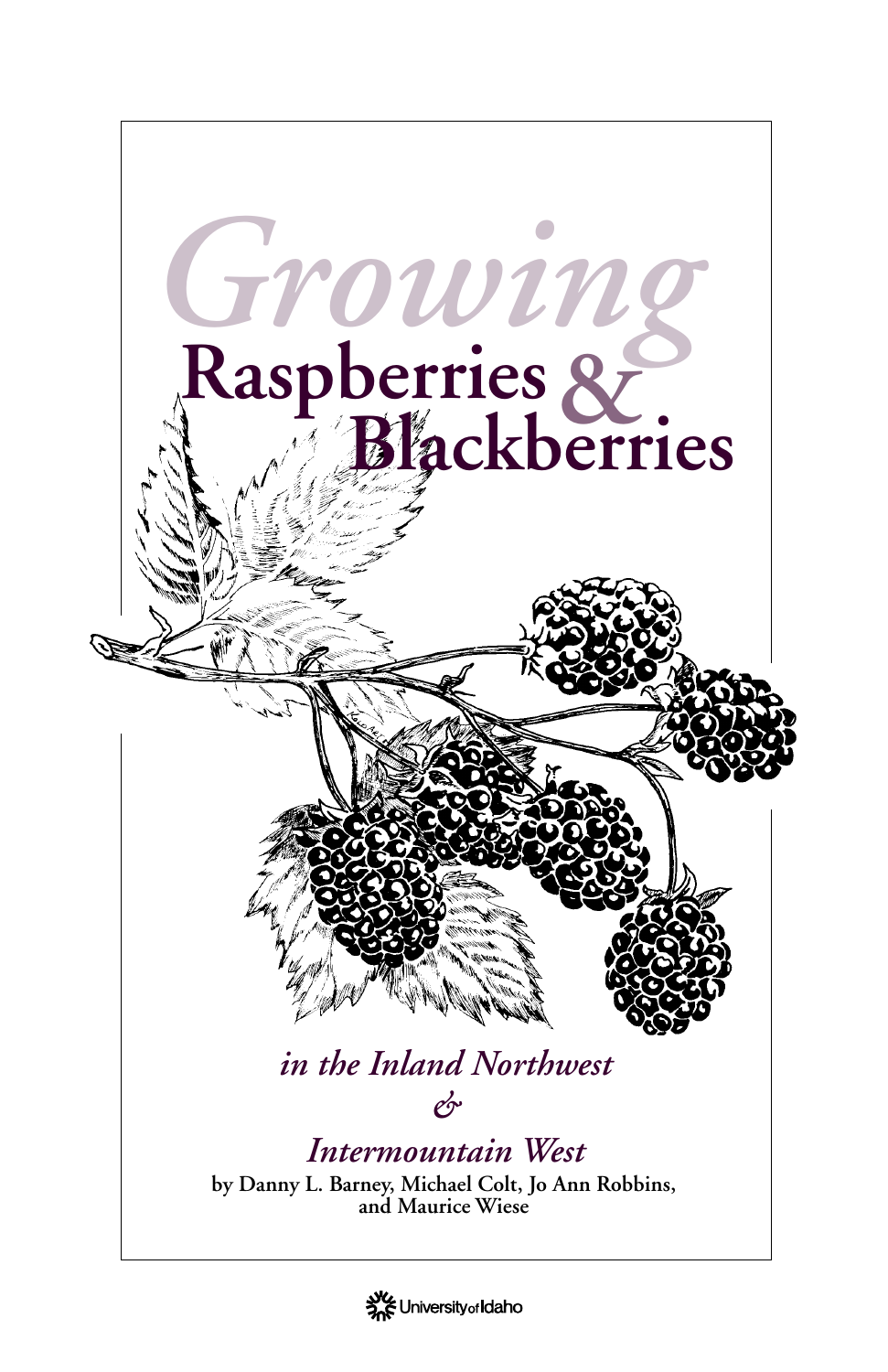## **The authors**

*Danny Barney*, Extension Horticulturist and Superintendent of the University of Idaho Sandpoint Research & Extension Center *Michael Colt*, Extension Horticulturist at the UI Parma Research and Extension Center *Jo Ann Robbins*, Extension Educator in Blaine County *Maurice Wiese*, Plant Pathologist, UI Department of Plant, Soil, and Entomological Sciences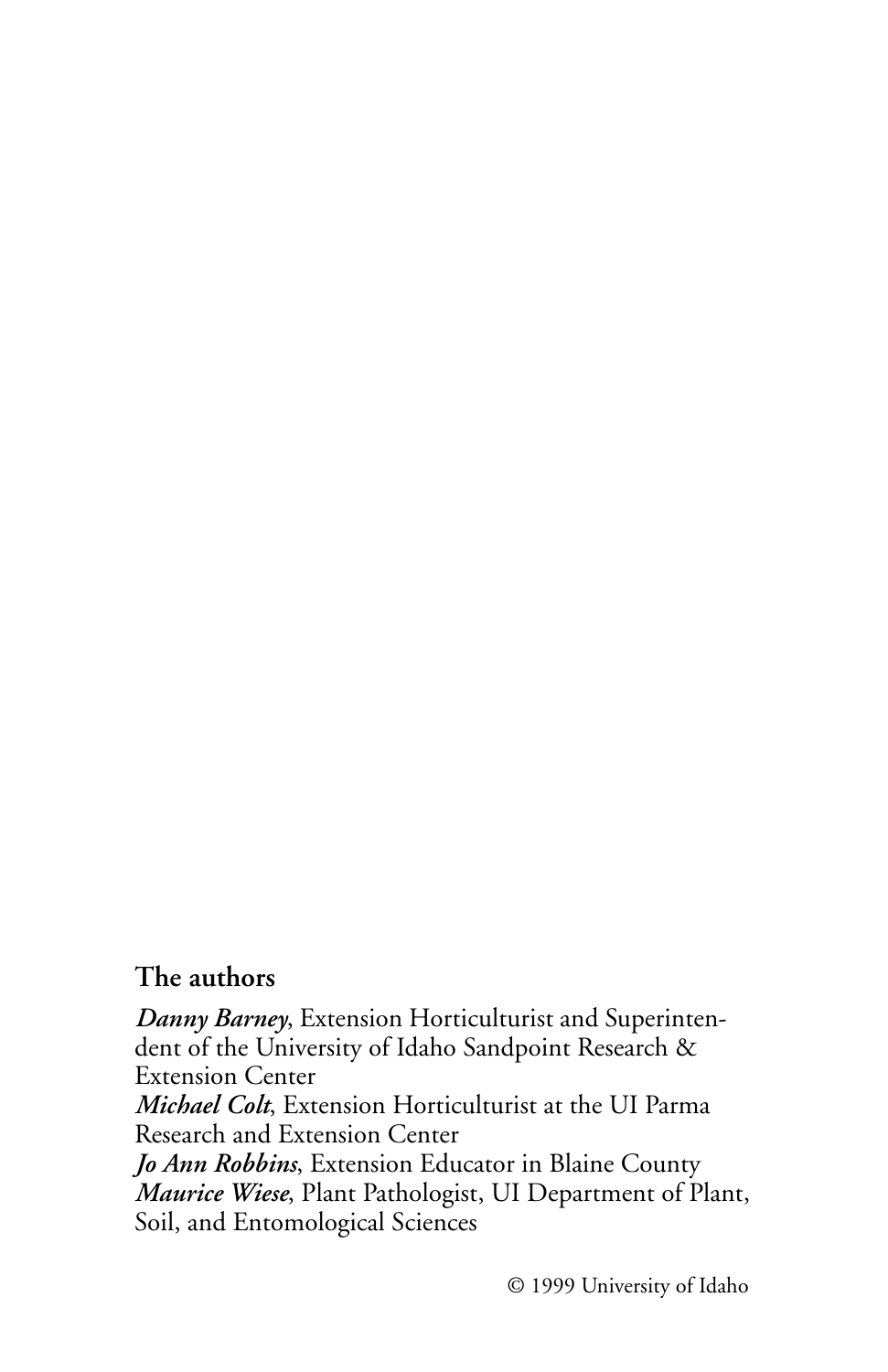## *Contents*

| How raspberries and blackberries grow  3  |  |
|-------------------------------------------|--|
| Selecting and preparing your site 5       |  |
|                                           |  |
|                                           |  |
|                                           |  |
|                                           |  |
|                                           |  |
|                                           |  |
| Caring for your berries  15               |  |
|                                           |  |
|                                           |  |
|                                           |  |
|                                           |  |
|                                           |  |
| Harvesting and storing                    |  |
|                                           |  |
| Controlling insect pests and diseases  28 |  |
|                                           |  |
|                                           |  |
|                                           |  |

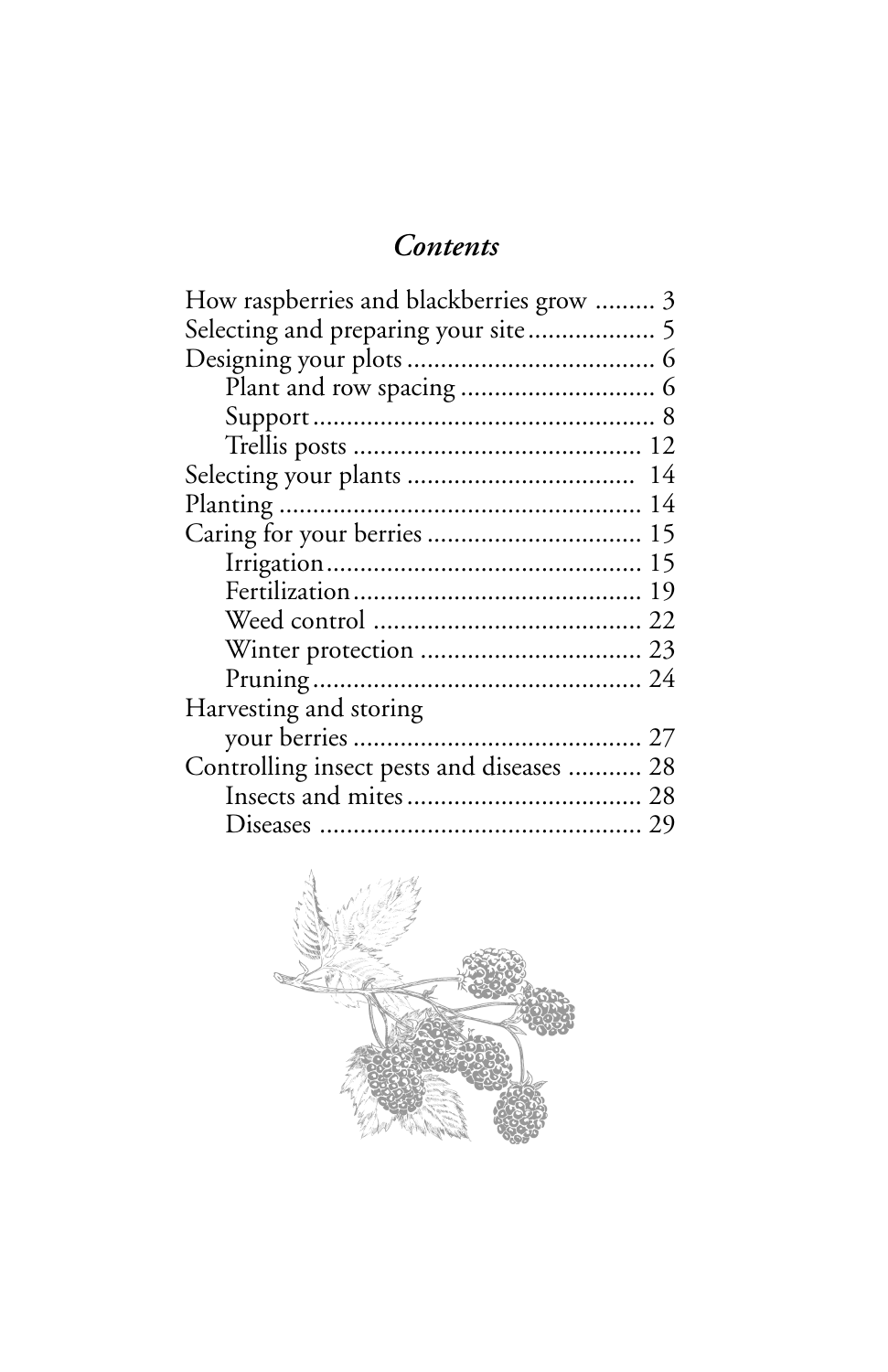*Most blackberries and raspberries take three years from planting to reach maturity and remain productive for 8 to 12 years.*

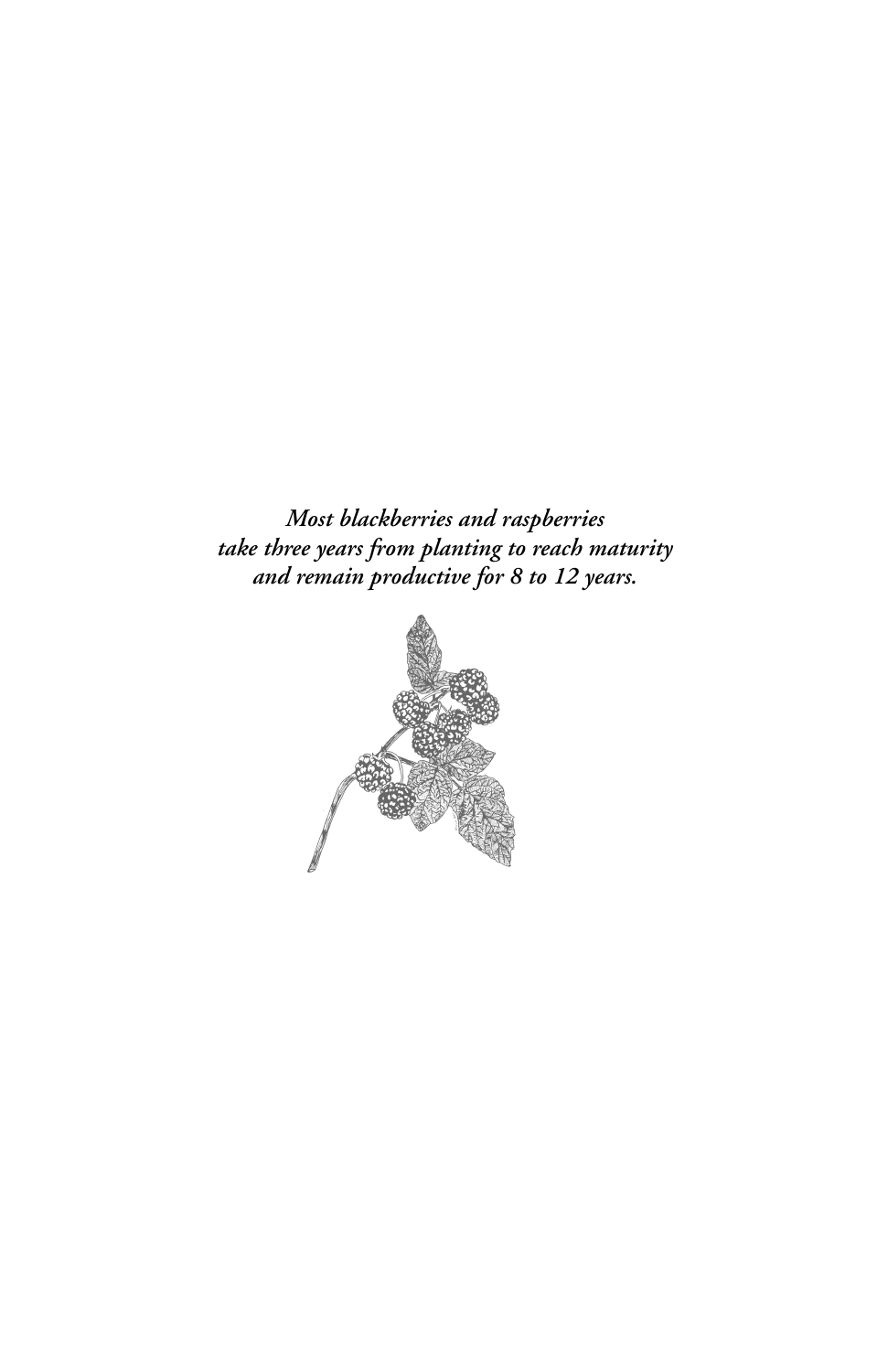

*in the Inland Northwest & Intermountain West*

*Raspberries and blackberries* (brambles) are grown for home use and local sales throughout the Inland Northwest and Intermountain West. These popular fruits can be eaten fresh or made into jams, jellies, syrups, compotes, pastries, juices, and many other foods. Besides their excellent flavor, raspberries and blackberries provide vitamin A, vitamin C, and dietary minerals.

Raspberry and blackberry fruits develop their best flavors when allowed to ripen before picking. Once ripe, however, the berries become soft, bruise easily, and quickly lose their texture and flavor. Raspberries and blackberries being shipped long distances are picked before they are fully ripe and never develop full flavor. This creates a market advantage for commercial growers providing local customers with high-quality fruit.

## **Raspberries**

Raspberries come in four colors: red, yellow, black, and purple. Red and yellow raspberries are the same species, and are the most cold hardy of the brambles. A few cultivars (cultivated varieties) tolerate winter temperatures of -25 $^{\circ}$  to -30 $^{\circ}$ F, and many are hardy to -20 $^{\circ}$ F. Red raspberries

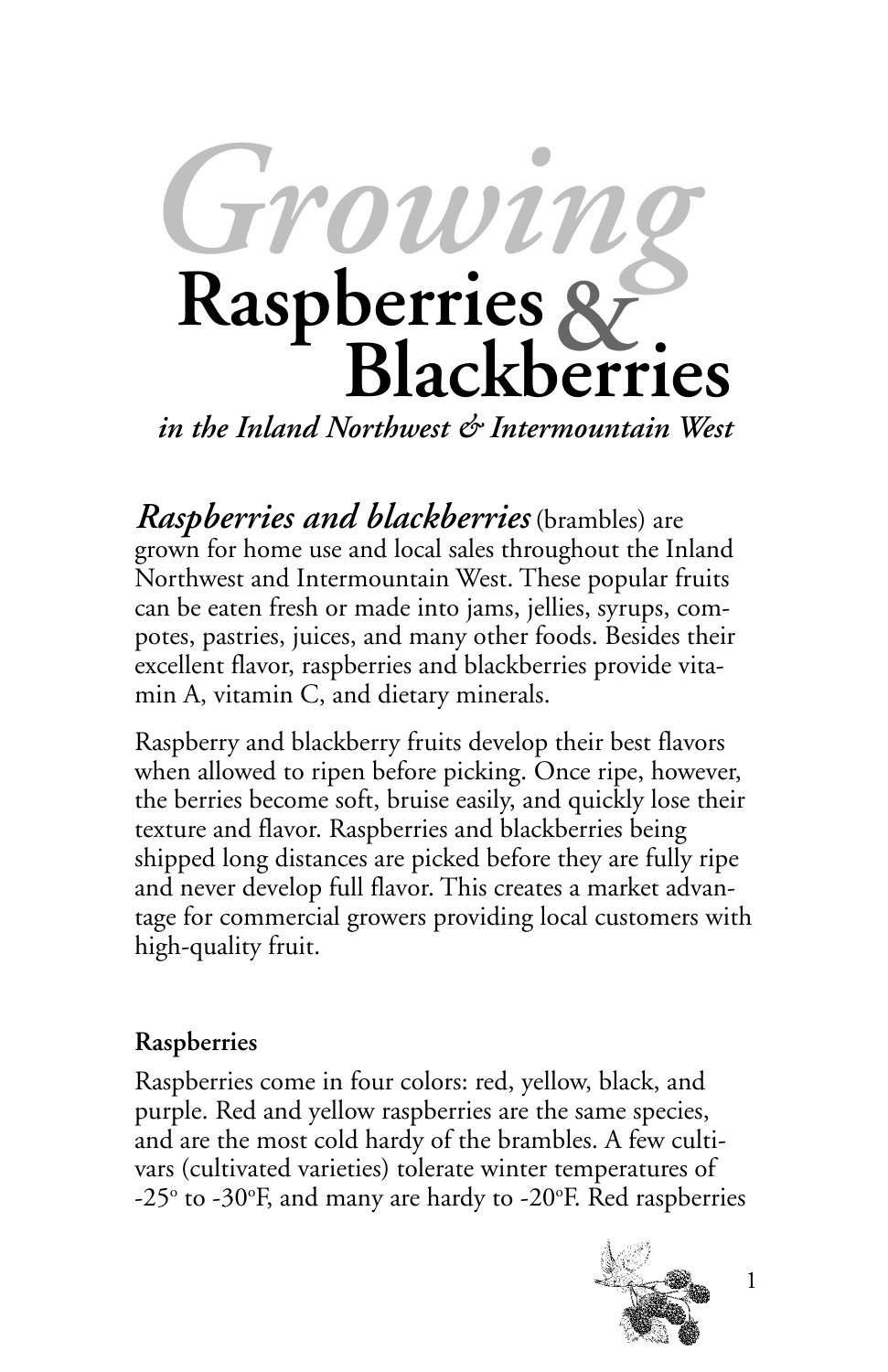are popular for eating fresh, cooking, and juicing. Yellow raspberries are very sweet and excellent fresh, but lack the tartness and color needed for processing.

> *Red and yellow raspberries are the same species, and are the most cold hardy of the brambles.*

Black raspberries belong to a different species and can be injured at temperatures around -10°F or lower. Black raspberry fruits are smaller and seedier than red raspberries. Some people like them fresh, but they are used most often in making pastries or jam.

Purple raspberries are crosses between red and black raspberries. They are very vigorous, highly productive, and fall somewhere between red and black raspberries in cold hardiness. In Idaho trials, purple raspberries survived winter temperatures of -20°F with no injury. Purple raspberry fruits have uneven shapes and often muddy, purplish colors. Their flavor makes them fair for eating out of hand, but excellent for preserves.

Raspberries produce either one or two crops of fruit each year. Summer-bearing raspberries produce a single crop of fruit beginning in early to mid summer. Fall-bearing (also known as everbearing) raspberries bear a crop in mid summer and another crop in late summer or early fall. Red and yellow raspberries may be either summer- or fallbearing. All black and purple raspberries are summerbearing. By growing several cultivars, you can enjoy fresh berries from early summer through late fall.

## **Blackberries**

Blackberries come in trailing and erect types. Trailing blackberries include such cultivars as Marion, Logan,

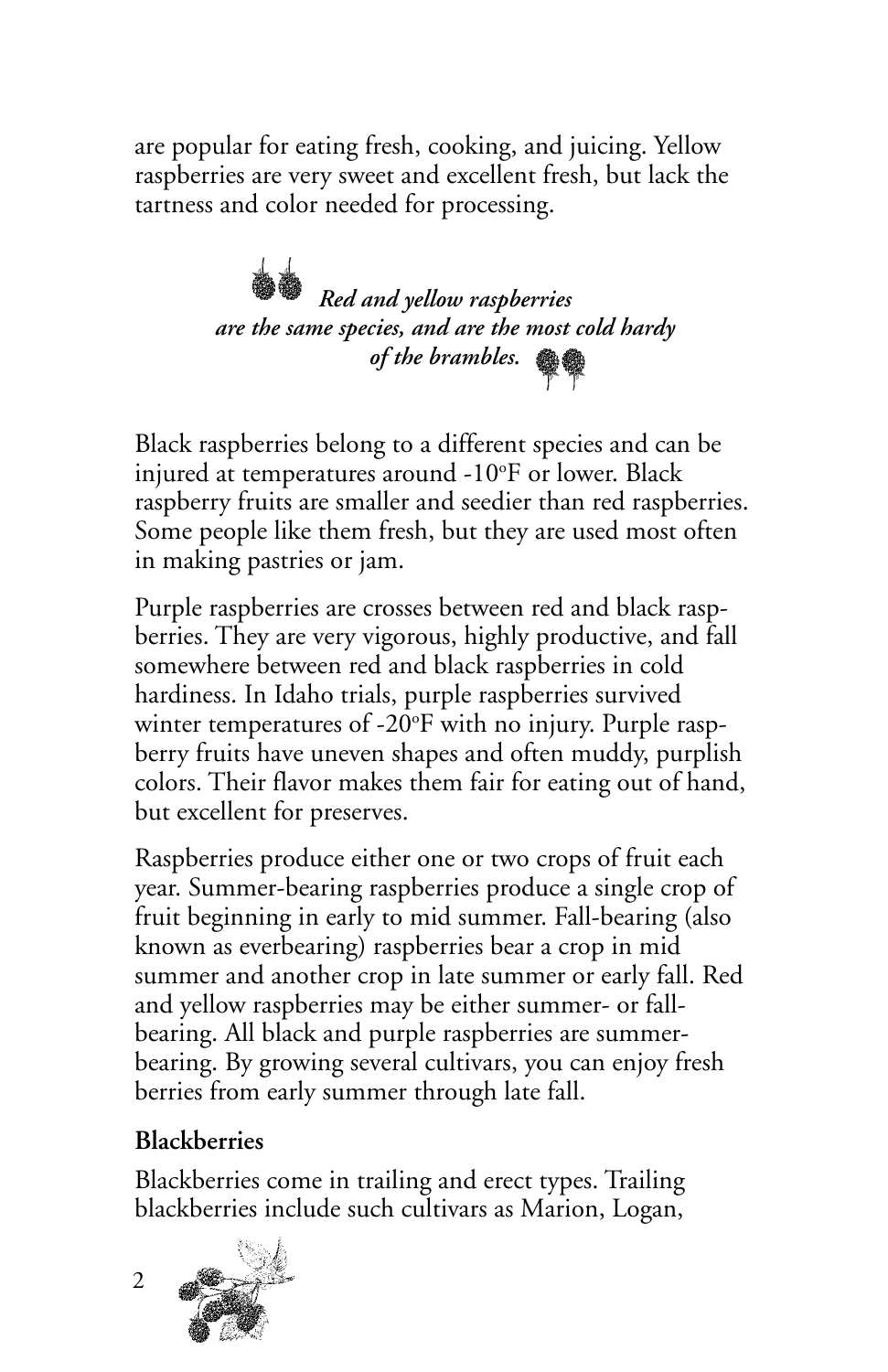Bababerry, and Youngberry. We often call trailing blackberries dewberries, and they come in both thorny and thornless types. Trailing cultivars do not develop much cold hardiness and many are injured or killed at  $0^{\circ}$  to 5°F.

Erect blackberries may be thorny or thornless and are generally more cold hardy than trailing types. Chester, Darrow, and Illini Hardy have survived winter temperatures between -15°F and -20°F with little injury in Idaho trials. All blackberries are summer-bearing, but some cultivars ripen in early summer, while others do not ripen until late fall.

## *How raspberries and blackberries grow*

Most blackberries and raspberries take three years from planting to reach maturity and remain productive for 8 to 12 years. Because diseases and pests can gradually build up, many home and commercial growers replant about every 10 years.



Red and yellow raspberries and some blackberry cultivars spread by means of underground stems and can invade adjacent yards and planting beds. Canes arise as suckers from the crown or underground stems (rhizomes). These canes are biennial and live only about 18 months. During their first year of growth, we call the canes **primocanes**.

In summer-bearing raspberries and all blackberries, primocanes produce only leaves and no flowers or fruit.

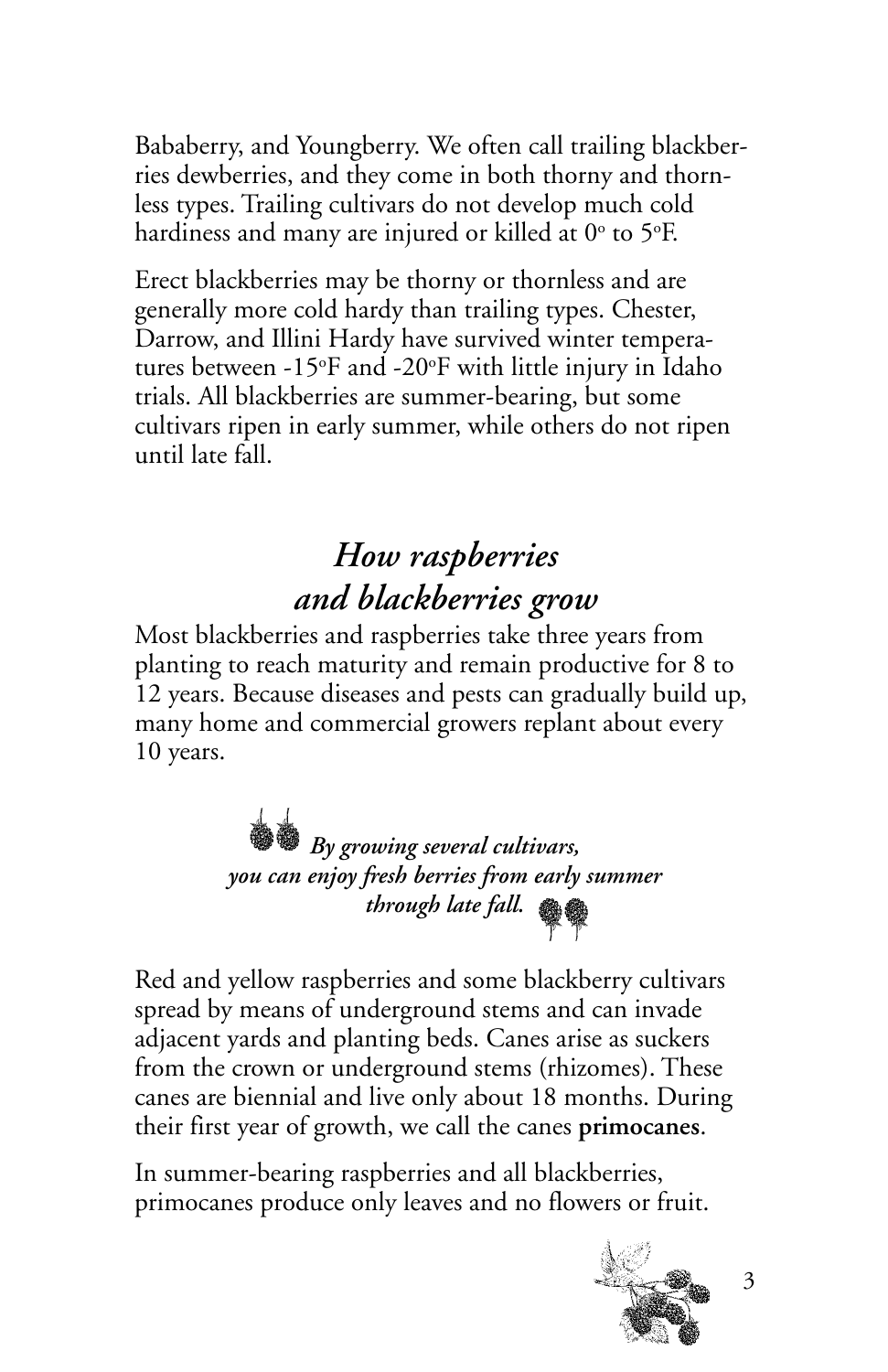During their second growing season, we call the canes **floricanes** because they bear flowers and fruit. Shortly after the fruit ripens, the floricanes die. Each year, new primocanes grow to replace the floricanes.

Fall-bearing red and yellow raspberry plants produce fruit on their primocanes. In these cultivars, the primocanes grow 3 to 6 feet tall during the spring and early summer. Flower buds then develop on the top one-fourth to onethird of the primocanes. Flowers appear in mid to late summer, developing into fruit during the late summer and early fall. During the winter, the tops of fall-bearing primocanes wither and die. The following spring, flower buds arise on the still-living floricanes below the dead tops. In this way, a single cane bears first a fall crop, then a summer one, creating two crops of berries each year. The total yield of berries produced by a fall-bearing raspberry plant is about the same as that produced by a summerbearer.



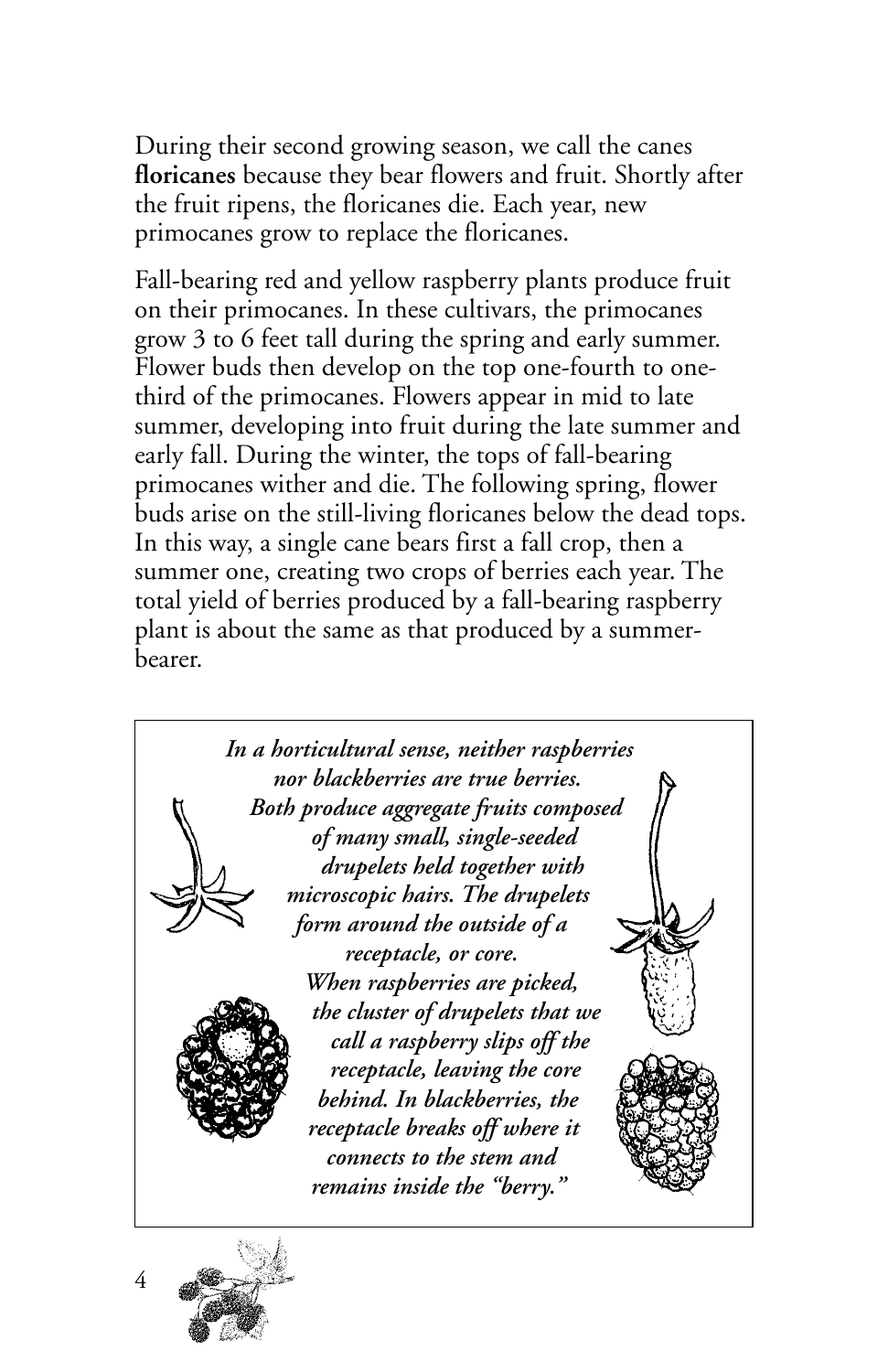For fall-bearing raspberries, many commercial growers mow the primocanes off several inches above the ground after harvesting the fall crop. Doing so reduces pruning labor costs at the expense of the smaller summer crop. It is generally best to wait until early spring to mow off the canes. This wait allows carbohydrates produced by the bushes in summer to move into the rhizomes and roots and make your bushes more vigorous.

## *Selecting and preparing your site*

Raspberries and blackberries have similar growing requirements. Usually they grow best in full sun on a well-drained (but not droughty), slightly acid to neutral soil that has a pH of 5.6 to 7.0. Brambles are shallow-rooted, with about 90 percent of the roots lying in the top 20 inches of soil.

Avoid planting into a poorly drained location. Red raspberries, in particular, are susceptible to root rot and cannot tolerate standing water or poor drainage. On poorly drained sites, plant raspberries in raised beds that are 6 to 12 inches above the surrounding soil. Raised beds in small gardens can be enclosed with wooden timbers or stones. For large plantings, use a tractor-mounted hill or bed former to create raised beds about 1 foot high and 3 feet wide.

*Avoid planting into a poorly drained location.*

You can confine blackberries and raspberries to small garden beds by burying 14-inch-wide strips of aluminum or galvanized steel flashing (used in roofing) around the outsides of the beds.

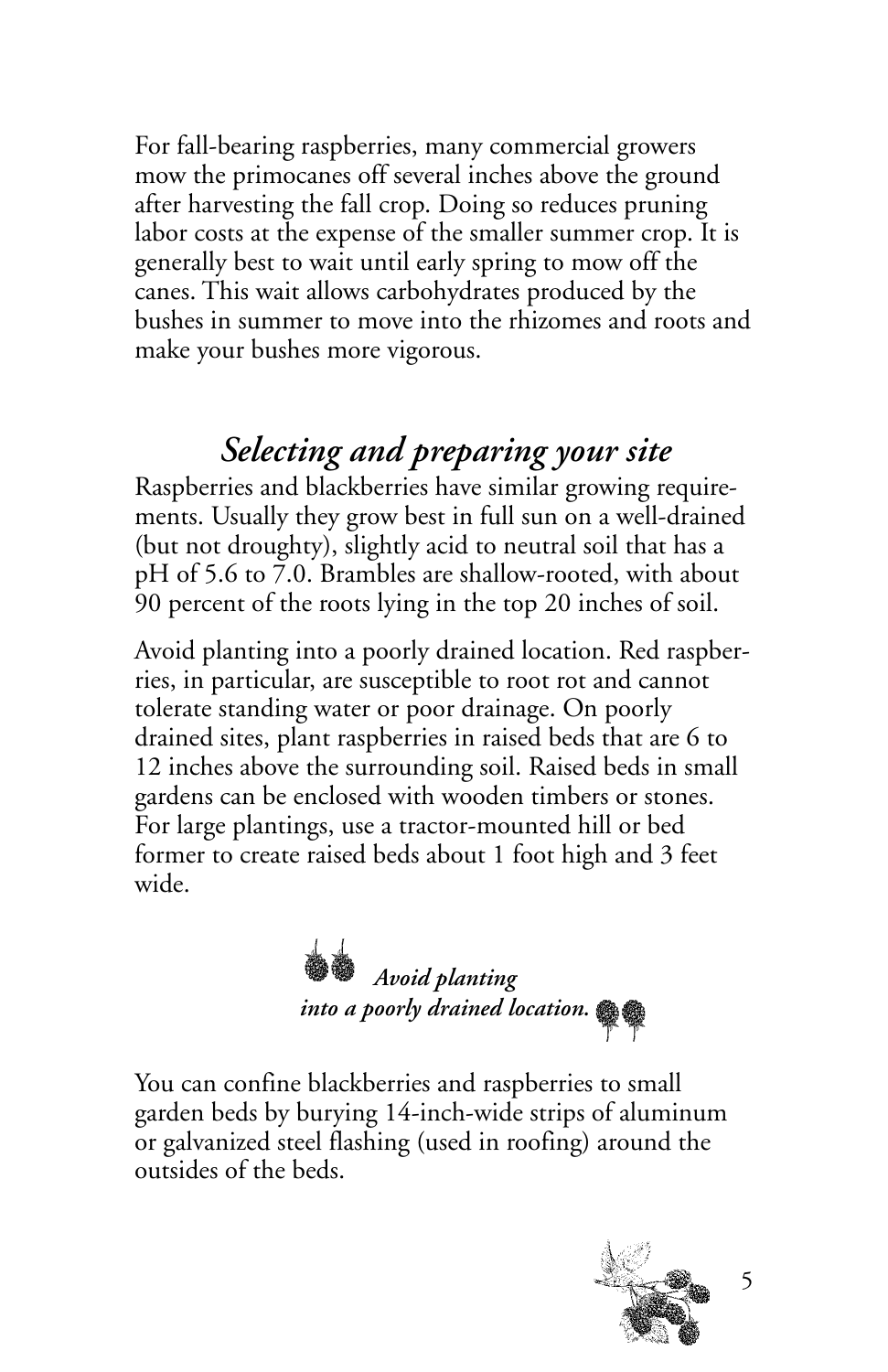Besides being intolerant of wet soils, brambles are susceptible to a disease called Verticillium wilt. Peppers, tomatoes, potatoes, eggplants, and other small fruits are also hosts for this disease. Whenever possible, do not plant brambles next to these crops or in locations where they have been grown within the past five years.

Select a site that receives full sun exposure and is not in a frost pocket. Plant where the bushes have good air drainage (this helps prevent diseases), but avoid windy sites, if possible. If you must plant in a windy area, protect the plants with a windbreak. Some authorities recommend planting brambles in rows running north and south to provide even exposure to sunlight on both sides of the row.

Before planting, eliminate all perennial weeds, such as quackgrass and Canada thistle. These highly invasive weeds can quickly choke out a bramble patch. The most effective method of eliminating perennial weeds is to kill them with a translocatable herbicide such as glyphosate. Contact your garden center for recommendations and always follow label directions. Note that herbicides that contain glyphosate are highly toxic to raspberries and blackberries and should not be applied after the brambles are planted.

Brambles benefit from compost or well-rotted manure added to the soil before planting. A soil test before planting can help identify potential problems with soil acidity and nutrients. Preparing the planting bed the preceding fall allows for easier and earlier spring planting.

## *Designing your plots*

### **Plant and row spacing**

Allow plenty of space for your planting. Overcrowding makes caring for crops more difficult and usually reduces yields and increases pest and disease problems. For red and yellow summer-bearing and black raspberries, lay out

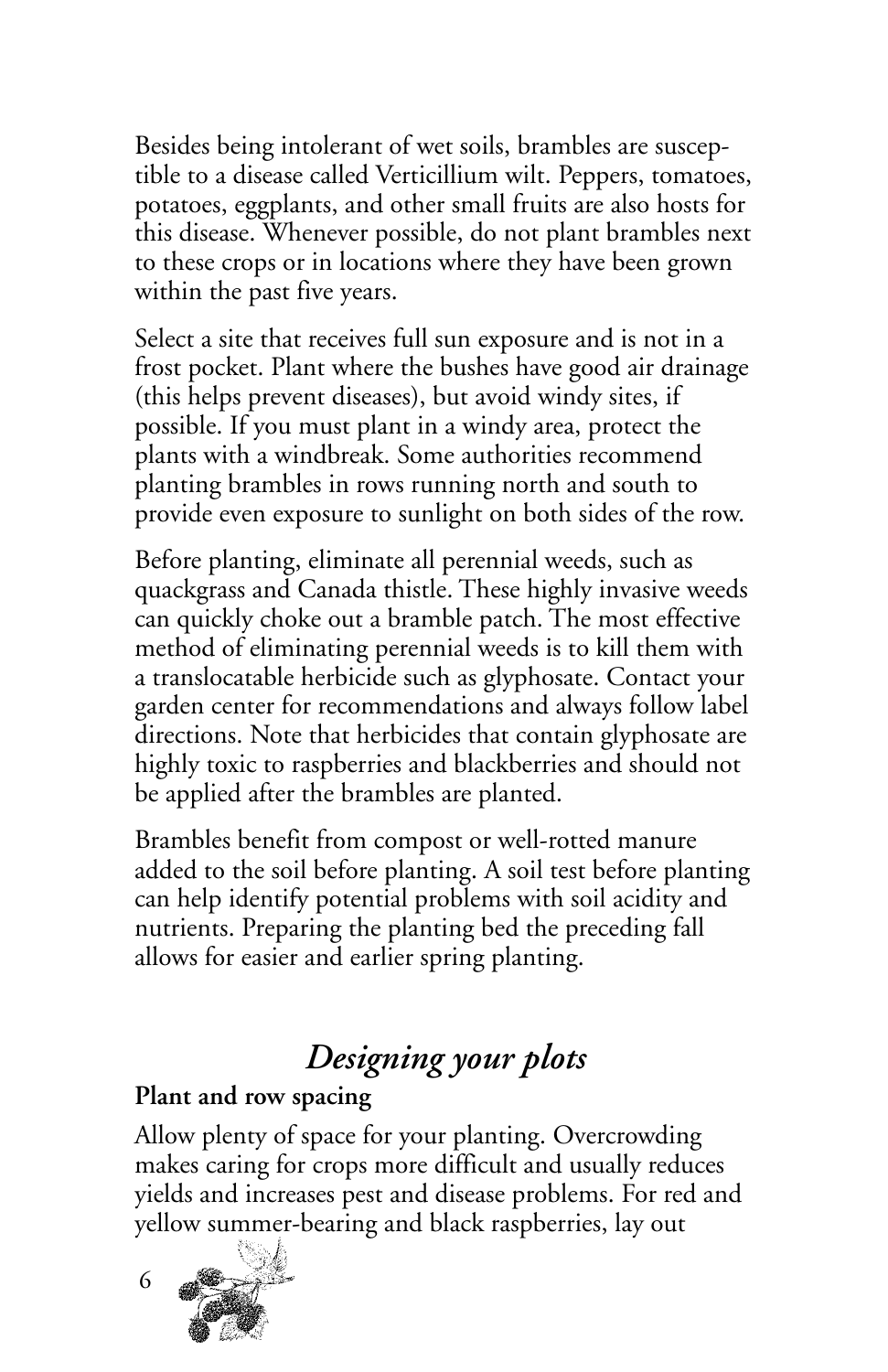## *Characteristics and requirements for raspberries and blackberries*

**Red and yellow raspberries**

*Expected yield*: 2 to 3 pounds per hill *Hardiness*: -20° to -30°F *Plant spacing*: **Summer-bearing**: 2 feet apart (hedgerow) or 2 1 /2 to 3 feet apart (hills) in rows 8 feet apart **Fall-bearing**: 2 feet apart (hedgerow) or 2 1 /2 to 3 feet apart (hills) in rows 10 feet apart

*Row width*:

**Summer-bearing**: no more than 12 inches **Fall-bearing**: no more than 18 inches

**Black raspberries**

*Expected yield*: 2.5 to 3 pounds per hill *Hardiness*: -5° to -10°F *Plant spacing*: hills 3 feet apart in rows 8 feet apart *Row width*: No more than 12 inches

**Purple raspberries**

*Expected yield*: 3 to 4 pounds per hill *Hardiness*: -15° to -20°F *Plant spacing*: hills 3 to 4 feet apart in rows 10 feet apart *Row width*: no more than 12 inches

**Blackberries**

*Expected yield*: 6 to 7 pounds per hill *Hardiness*: +5° to -20°F *Plant spacing*: **Trailing**: hills 5 feet apart in rows 8 feet apart **Erect**: hills 5 feet apart in rows 10 to 12 feet apart *Row width*: no more than 12 inches

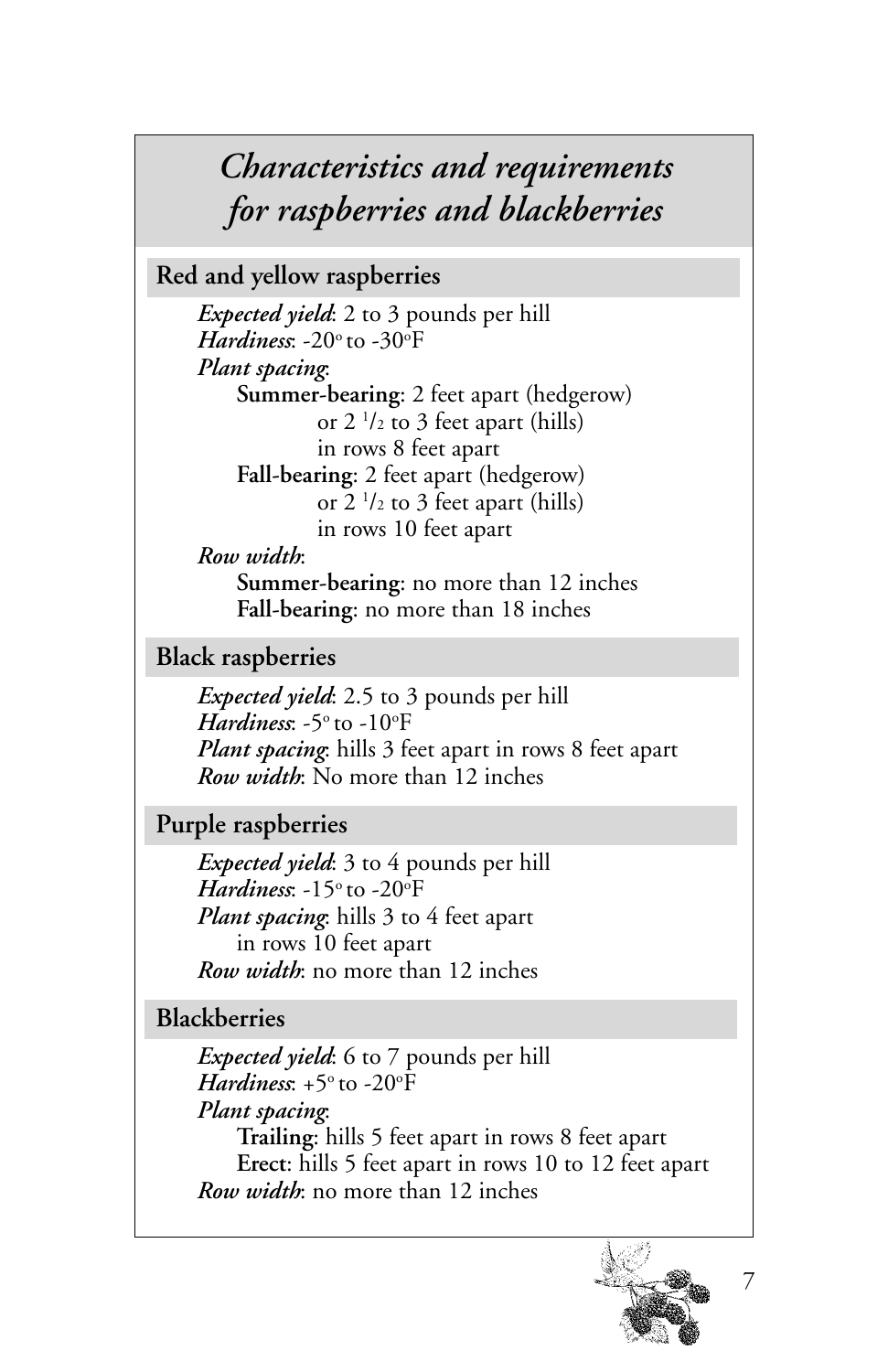planting rows 8 to 10 feet apart. Fall-bearing raspberries are more spreading than summer-bearing types and are easier to manage when the rows are 10 feet apart. Purple raspberries are quite vigorous and rows should be 10 feet apart. Trailing blackberries are confined to trellises and can be planted in rows as close as 8 feet. Erect blackberries are much more spreading and require rows 10 to 12 feet apart. Ensure that the row spacing will allow you to easily navigate between the bushes with the mowers, tractors, or other equipment you will be using. Leave room at the ends of rows for trellis posts (if needed) and to turn equipment around.

The planting distance within rows depends on the type of berry and the training system. When red and yellow summer-bearing raspberries are grown as individual bushes in "hills," space the plants 2  $\frac{1}{2}$  to 3 feet apart in the rows. If you want to create a solid hedge of raspberries, space the plants 2 feet apart. A hill system makes weed control in the berry rows easier. Hedgerows simplify picking and improve light exposure. Fall-bearing raspberries are usually planted 2 feet apart in hedgerows, but can be planted 2  $\frac{1}{2}$  feet apart in hills.

Black and most purple raspberries do not spread underground (sucker) as much as red raspberries and are usually grown in discrete hills. The only exception is the purple cultivar Royalty, which can be grown either in hills or hedgerows. Space black raspberry hills 3 feet apart and purple raspberry hills 3 to 4 feet apart in rows. Space blackberries 5 feet apart in rows.

### **Support**

A trellis keeps canes and fruit from touching the ground, reduces wind breakage and fruit loss, and makes weed control and other management easier. Red and yellow summer-bearing raspberries are usually supported on posts or trellis wires (fig. 1). Fall-bearing cultivars are sometimes

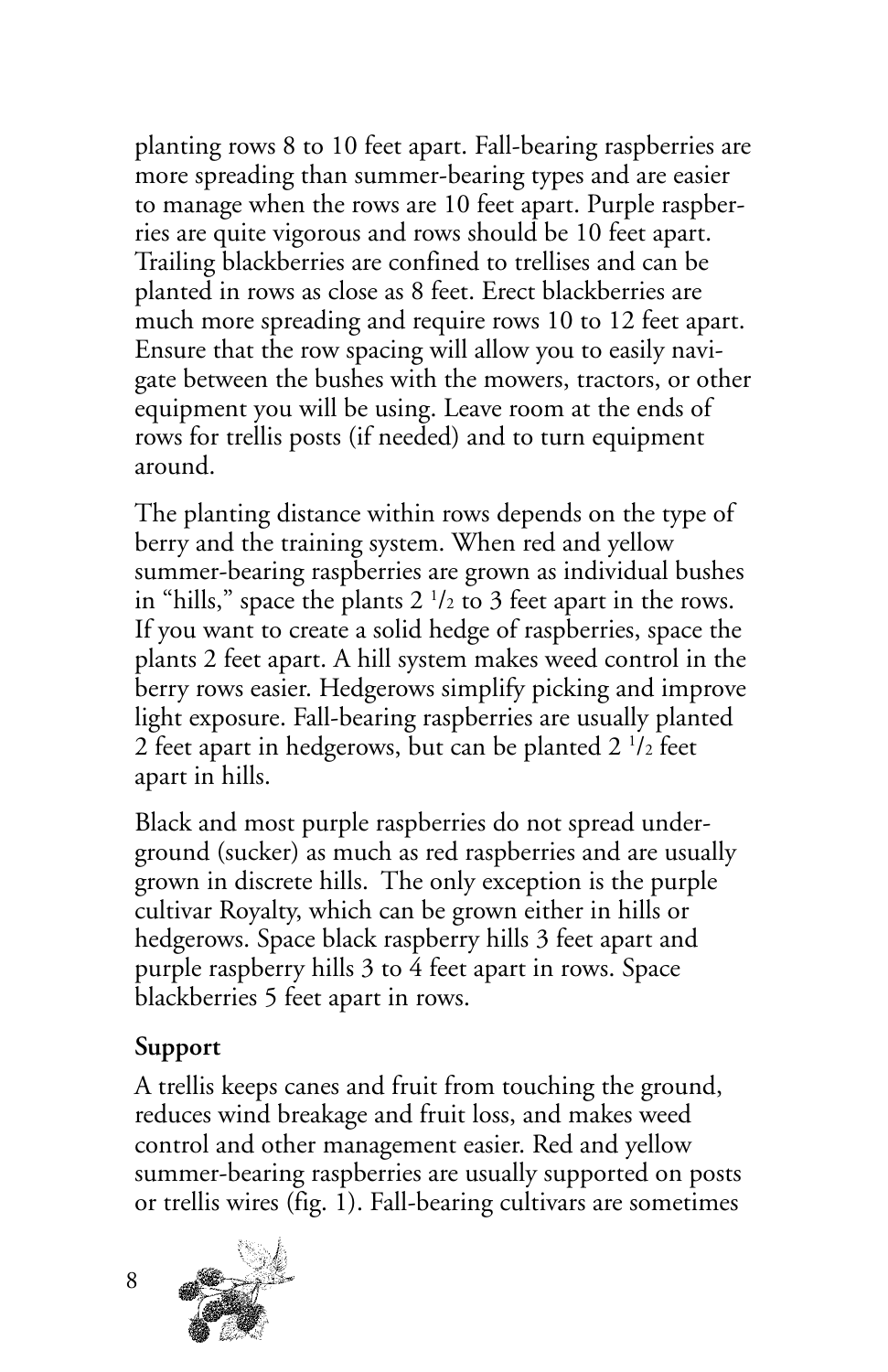

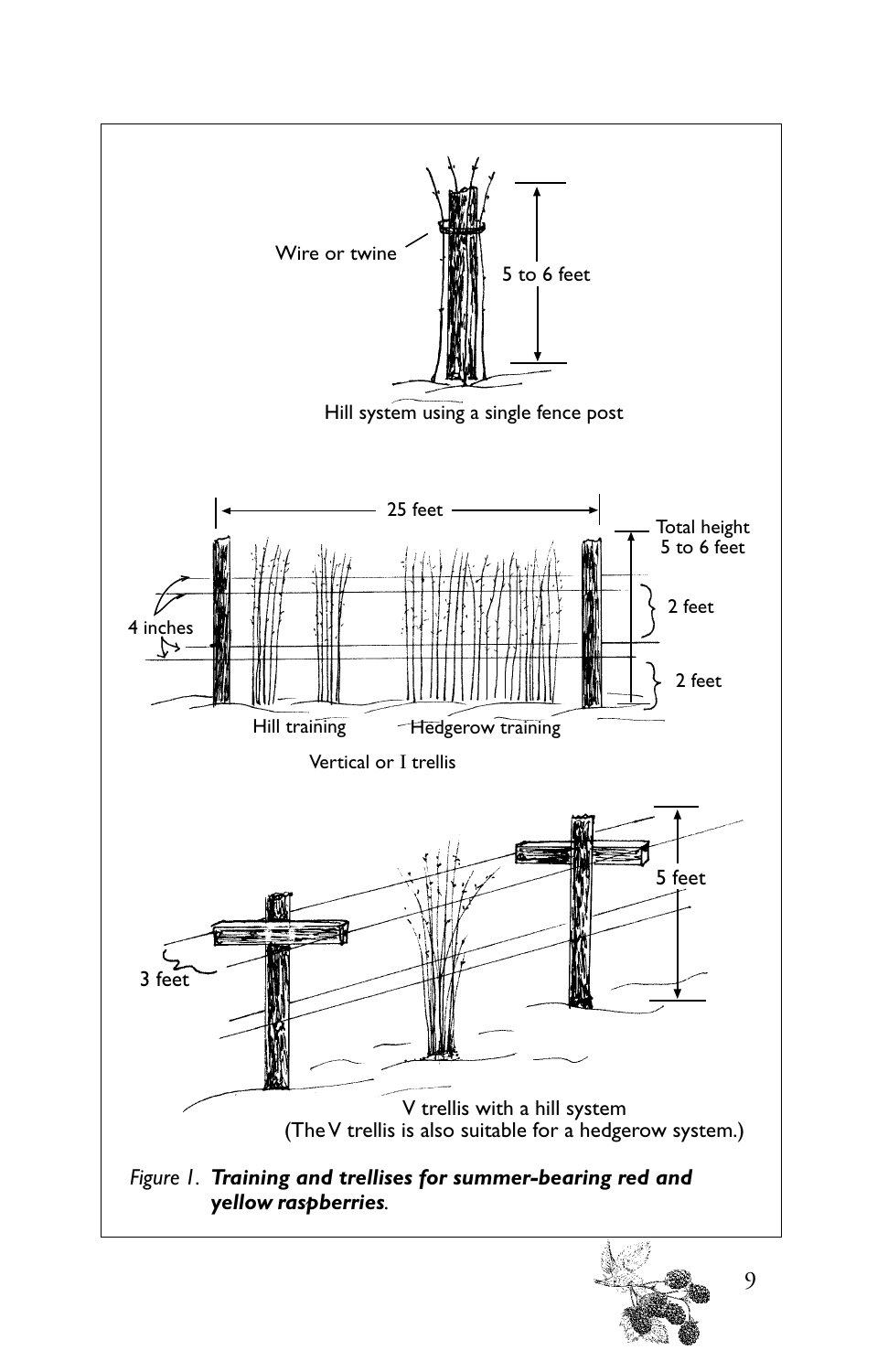

grown without support, but vigorous, heavily-laden canes can easily topple. A simple two-wire trellis supports fallbearing raspberries and makes management much easier (fig. 2). Black raspberries and purple raspberries can be grown free standing, but benefit from trellis or post support in snow country or windy areas. Purple raspberry canes can grow 9 feet tall and bear heavy crops, making them likely to fall over. Erect blackberries are generally grown free standing, but trailing and semi-erect cultivars require support (fig. 3).

Trailing blackberries are always supported on trellises. One method of training trailing blackberries is to form wheels of canes (fig. 3). As the new primocanes grow, tie them together into a bundle. As the canes continue to grow, wrap them into a circle and support them by a hook on the top trellis wire (do not wrap the canes around the wires).

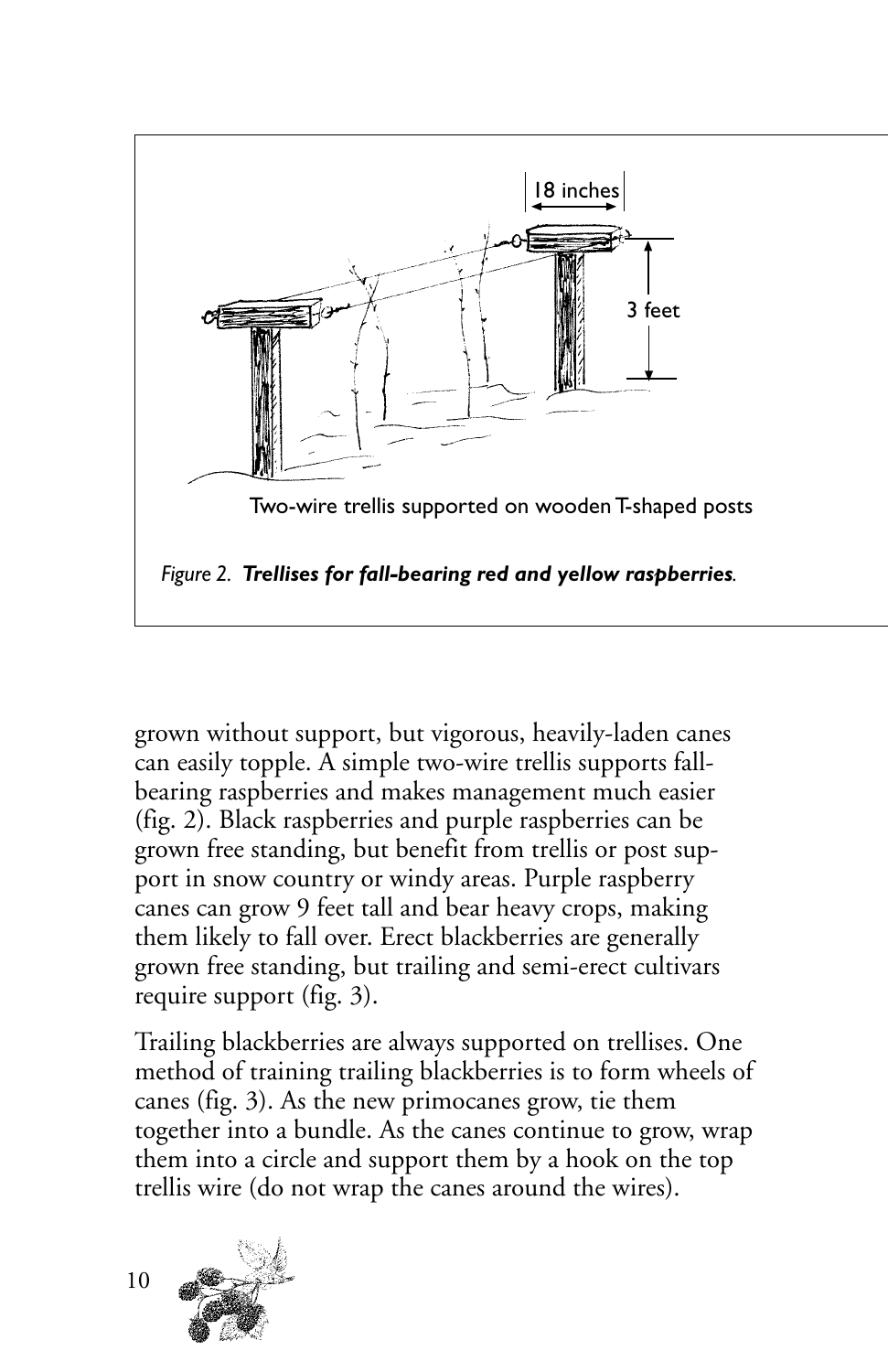

If your site experiences winter temperatures below about +5o F, lay the wheels of canes on a plastic sheet on the ground after the leaves have dropped in the fall. Cover them with another plastic sheet and then with straw or other mulch. Mulching the canes protects them from cold winter temperatures. If you mulch, set out baits or traps to control mice and voles.

In early spring, rehang the wheels of floricanes and begin forming new primocane wheels. After harvest, cut off the expended floricanes near the ground, leaving the primocanes that will bear next year's crop. This method is obviously best suited to home gardeners. Trailing blackberries are not generally recommended for commercial operations in the Inland Northwest and Intermountain West.

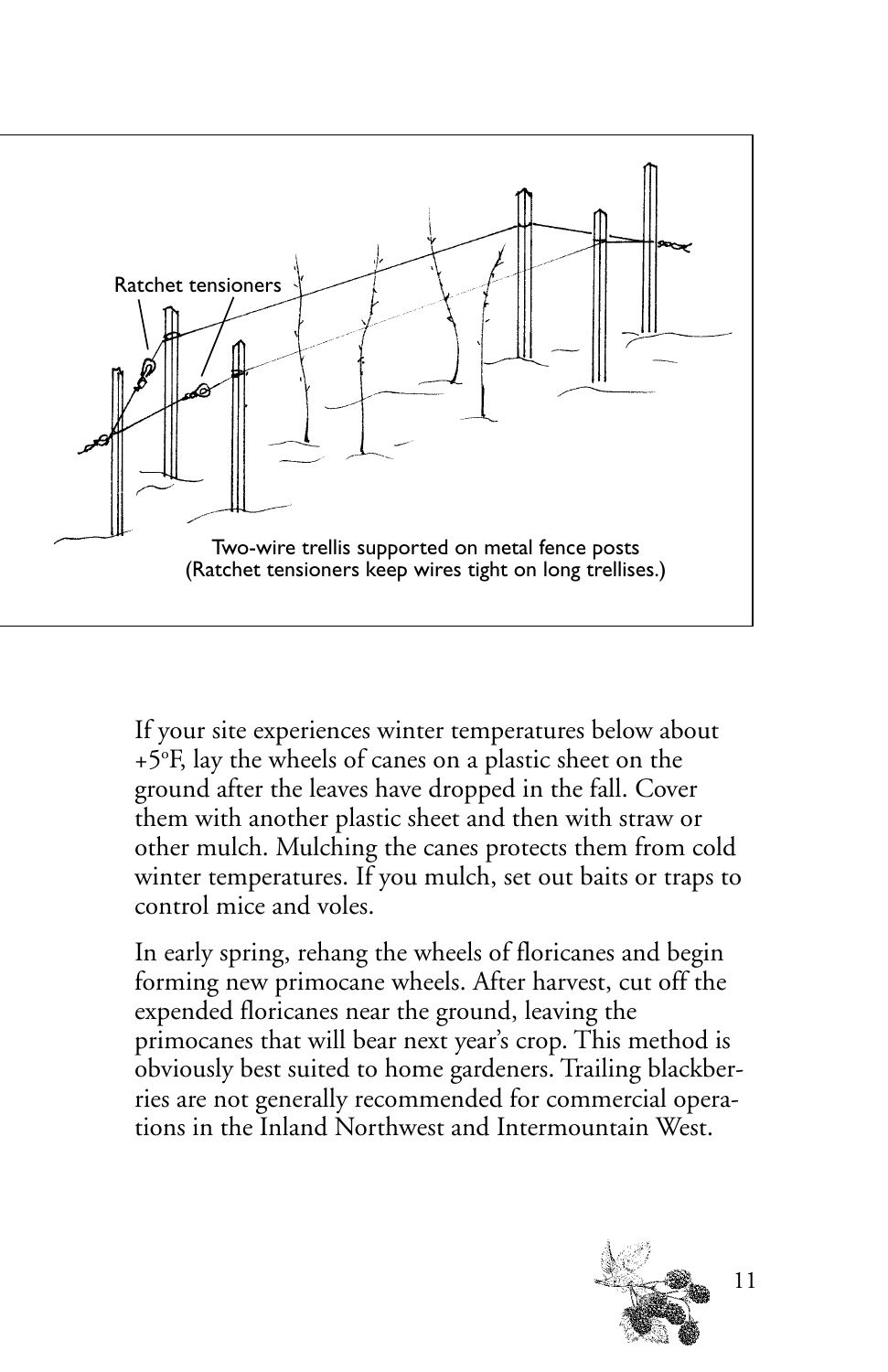

### **Trellis posts**

Fence posts 8 to 10 feet long and driven or buried 3 to 5 feet deep work well for support. Soils that frost heave call for the longer posts and greater depths. For trellises 50 feet or longer, use two anchor posts at the ends of the rows (fig. 4). Farm supply stores carry the necessary hardware to create trellis systems.

#### *Figure 4. Double post arrangement for anchoring the ends of trellises. Posts may be either of wood or of metal. For wooden posts, bolt or nail cross bars to the two posts. Special "T" fasteners are available for metal fence posts. Ratchet tensioners allow*

*easy tightening of trellis wires.*

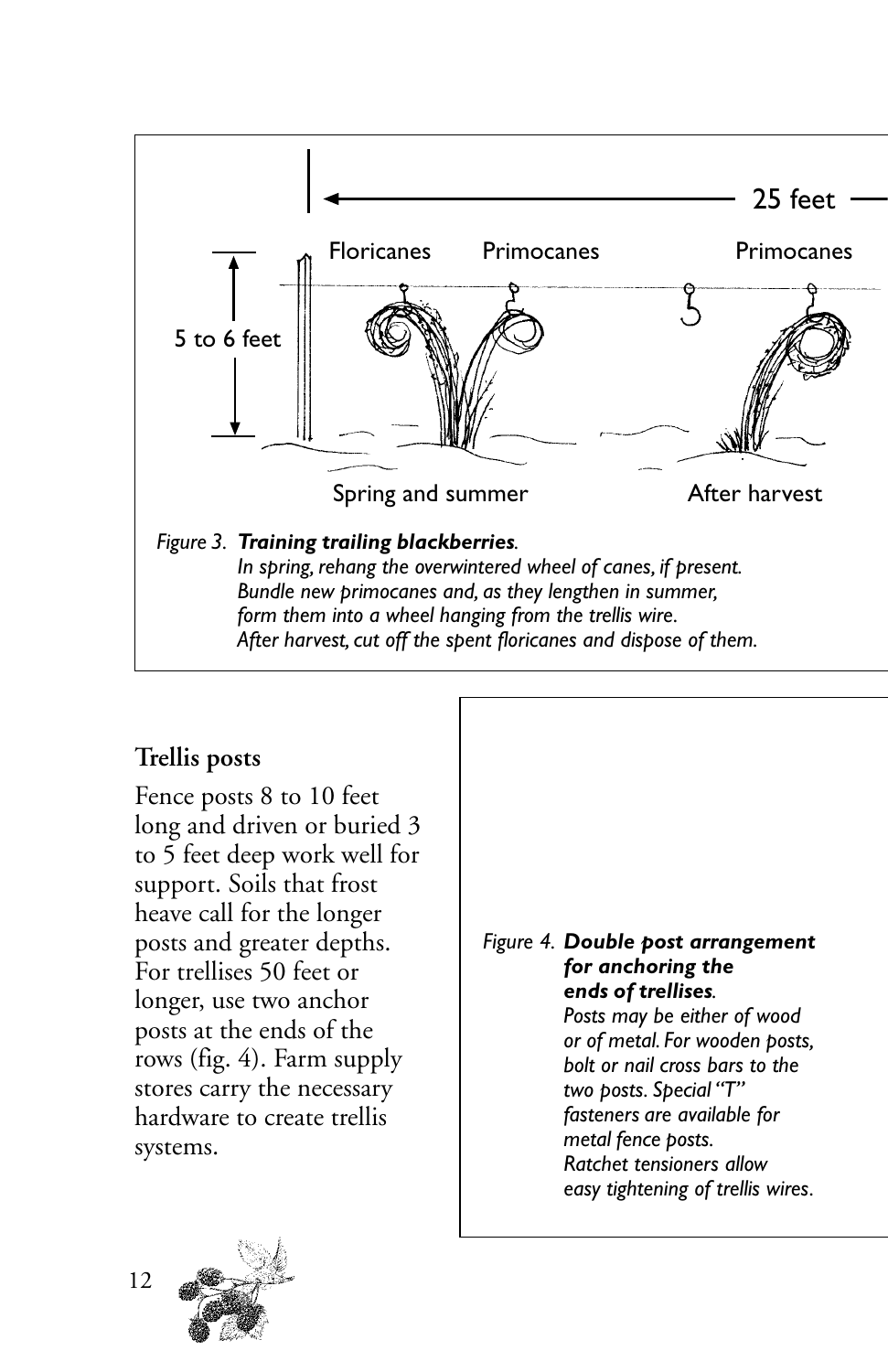

*Sandwiching the primocane wheel between two layers of plastic film can keep the canes clean and reduce diseases.*

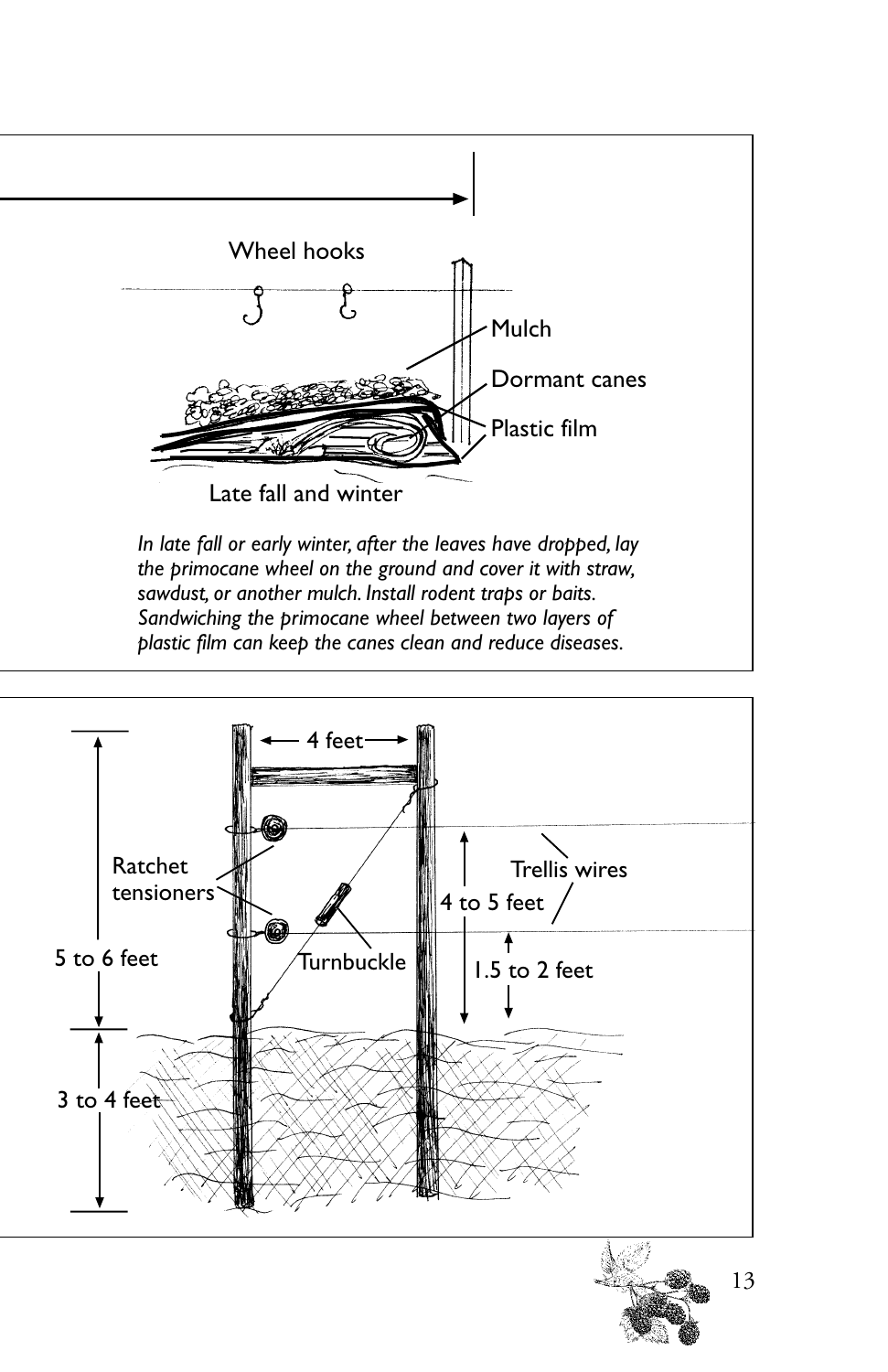## *Selecting your plants*

Begin with the best nursery stock available. Taking root cuttings or transplants from established beds, either your own or a neighbor's, is unwise. Nursery plants nearly always grow better because they harbor fewer pests and diseases. If possible, select plants certified as **virus indexed**. They will be more vigorous and long-lived than virusinfected stock. While **tissue cultured** plants are usually free of pests and diseases, they are smaller and more tender than traditional bare root stock and harder to establish. Most growers have better success with **nursery matured** raspberries and blackberries. These are tissue cultured plants grown out in a container or nursery bed for a year before sale. Recommended cultivars are listed in table 1.

## *Planting*

Most mail order raspberry plants are sold bare root. Schedule shipments so that your bare root plants arrive in late March or April. Keep them cool and moist, but protect them from freezing. One option is to dig a trench about 1 foot deep in a shaded location. Fill the trench with moist sawdust and heel (bury) the canes in the sawdust until planting. Transplant bare root stock as soon as the ground becomes workable in the spring.

Local nurseries generally sell raspberries and blackberries as containerized plants. You can transplant these any time, but the earlier in the season you plant them, the sooner they will become established.

Brambles seldom need root pruning at the time of planting, other than to cut off damaged or diseased roots. For dormant, bare root plants, dig a trench 3 to 4 inches deep, spread the roots horizontally along the bottom of the

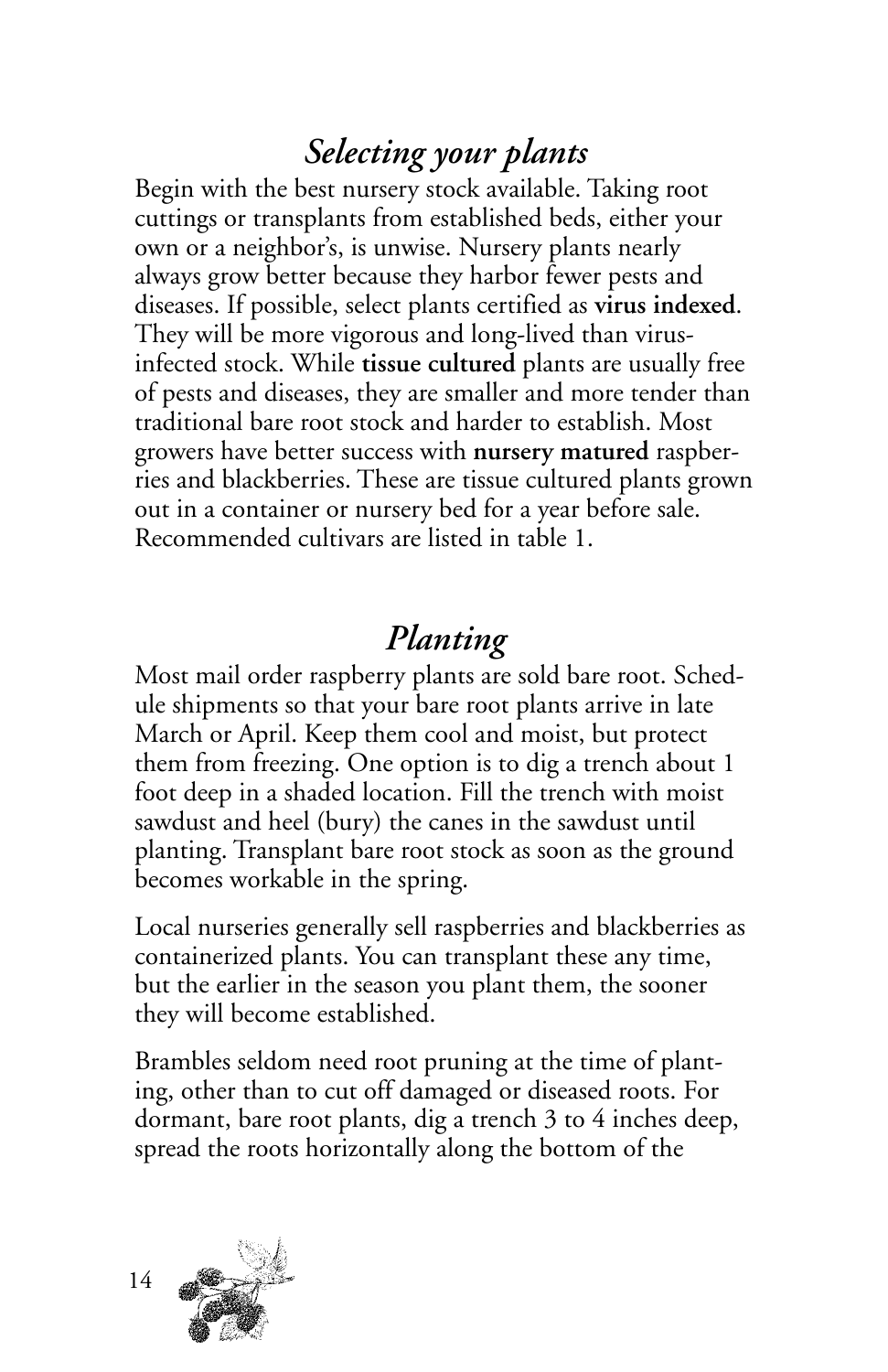trench, and cover them with 3 to 4 inches of soil. Remove containerized plants from their pots and bury them so that the tops of the root balls are covered by about  $1/2$  inch of soil. Do not prune the canes when planting.

Whatever planting stock you use:

- Eliminate all weeds (especially perennials) before planting.
- Prepare a loose, friable planting bed.
- Never allow roots to become dry during planting.
- Water the plants after planting.
- Mulch around the new plants with clean straw, sawdust, or compost to keep the soil moist and control annual weeds.

## *Caring for your berries*

## **Irrigation**

Raspberries generally require irrigation from bloom through harvest to ensure good berry size. Raspberries cannot, however, tolerate wet soils and you must avoid overwatering. Planting on a wet site or overwatering is especially damaging to red raspberries, which are highly susceptible to root rot. On alkaline soils (those whose pH is above 7.0) overwatering makes iron chlorosis problems more serious.

Overhead sprinklers are often used to water brambles, but can encourage fruit and cane diseases. A better practice is to apply water directly to the soil at the base of the plants. If you use sprinklers, apply water early in the morning to allow the canes to dry quickly.

Reduce watering after the first frost to encourage the canes to harden off. A late fall watering after the plants are dormant will help prevent winter injury caused by the canes drying out.

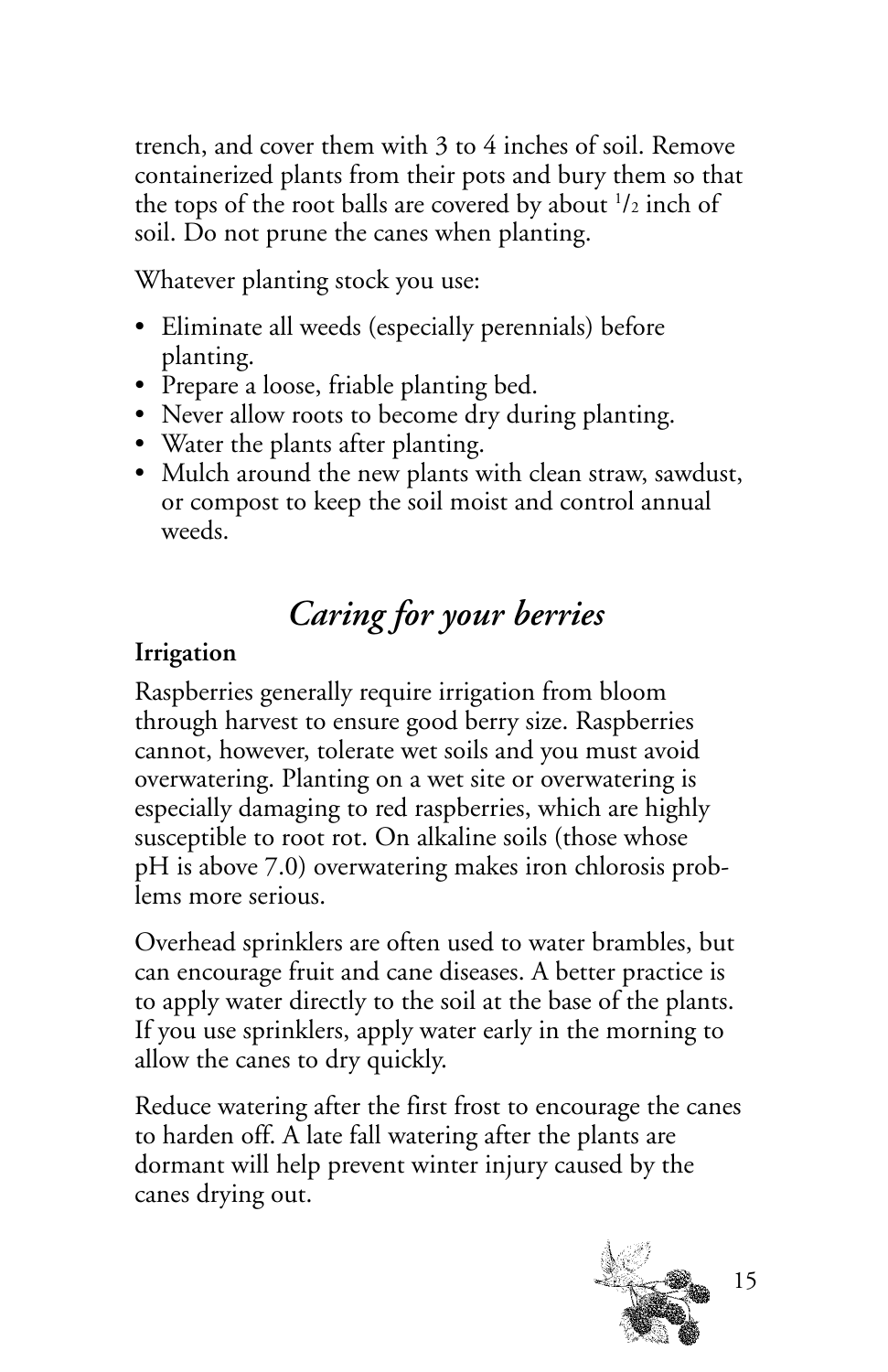|                    | Fruit characteristics<br>Disease resistance<br>Cold. |                         |     |     |     |                                     |                               |                         |
|--------------------|------------------------------------------------------|-------------------------|-----|-----|-----|-------------------------------------|-------------------------------|-------------------------|
|                    | hardiness                                            |                         |     |     |     |                                     | Fresh Processing Phytophthora | <b>Spur</b>             |
| <b>Cultivar</b>    | (°F)                                                 | Ripening Size Flavor    |     |     | use | use                                 | root rot                      | blight                  |
|                    |                                                      |                         |     |     |     |                                     |                               |                         |
|                    |                                                      |                         |     |     |     | Summer-bearing red raspberries      |                               |                         |
| Algonquin          | $-30$                                                |                         | M-L | E   | G   | G                                   | 3                             | 2                       |
| Canby              | $-25$                                                | ı                       | M   | E   | G   | G                                   | I                             | I                       |
| Chilcotin          | $-25$                                                | I                       | L   | G   | G   | G                                   | $\overline{2}$                | $\overline{2}$          |
| Festival           | $-30$                                                | I                       | M   | G   | G   | G                                   | 3                             | 3                       |
| Haida              | $-20$                                                | I                       | M   | G   | G   | G                                   | $\mathbf 2$                   | 3                       |
| Killarney          | $-30$                                                | I                       | M   | F G | G   | F                                   | $\overline{3}$                | $\overline{3}$          |
|                    |                                                      |                         |     |     |     |                                     |                               |                         |
| Latham             | $-25$                                                | I                       | S   | G   | F   | G                                   | 4                             | $\overline{2}$          |
| Newburgh           | $-20$                                                | I                       | S   | G   | G   | P                                   | 4                             | $\overline{2}$          |
| Nootka             | $-25$                                                | I                       | M   | G   | F   | G                                   | $\overline{2}$                | $\overline{1}$          |
|                    |                                                      |                         |     |     |     |                                     |                               |                         |
| Nordic             | $-30$                                                | I                       | M   | G   | G   | G                                   | 3                             | $\overline{2}$          |
| Reveille           | $-30$                                                | I                       | L   | G   | G   | Ġ                                   | $\overline{3}$                | $\overline{2}$          |
| Skeena             | $-25$                                                | I                       | M   | E   | E   | E                                   | I                             | $\overline{2}$          |
| Souris             | $-30$                                                | I                       | M   | E   | G   | G                                   | 3                             | $\overline{2}$          |
| Taylor             | $-25$                                                | I                       | L   | G   | G   | G                                   | 3                             | $\overline{\mathbf{c}}$ |
| Tulameen           | $-20$                                                | I                       | L   | G   | G   | G                                   | $\overline{3}$                | $\overline{2}$          |
|                    |                                                      |                         |     |     |     | <b>Fall-bearing red raspberries</b> |                               |                         |
| Amity              | $-25$                                                | , 4                     | M   | G   | G   | G                                   | 2                             | 2                       |
| Autumn Bliss       | $-25$                                                | $\mathsf{I},\mathsf{3}$ | M   | E   | G   | G                                   | 3                             | 2                       |
|                    |                                                      |                         |     |     |     |                                     |                               |                         |
| Heritage           | $-25$                                                | , 4                     | L   | G   | G   | G                                   | 3                             | $\overline{\mathbf{c}}$ |
| Redwing            | $-25$                                                | $\mathsf{I},\mathsf{3}$ | M   | G   | G   | G                                   | 3                             | $\overline{\mathbf{c}}$ |
| Summit             | $-25$                                                | 1,3                     | M   | E   | F   | F                                   | 4                             | $\overline{2}$          |
| Yellow raspberries |                                                      |                         |     |     |     |                                     |                               |                         |
| Amber              | $-25$                                                | $\mathsf{I},\mathsf{3}$ | M   | E   | E   | P                                   | 3                             | 2                       |
| Fall Gold          | $-25$                                                | 1,3                     | M   | E   | E   | P                                   | 3                             | $\mathbf 2$             |
| Golden West        | $-25$                                                | T                       | M   | G   | G   | F                                   | $\overline{3}$                | $\overline{2}$          |

#### **Table 1. Recommended raspberry and blackberry cultivars for the Inland Northwest and Intermountain West.**

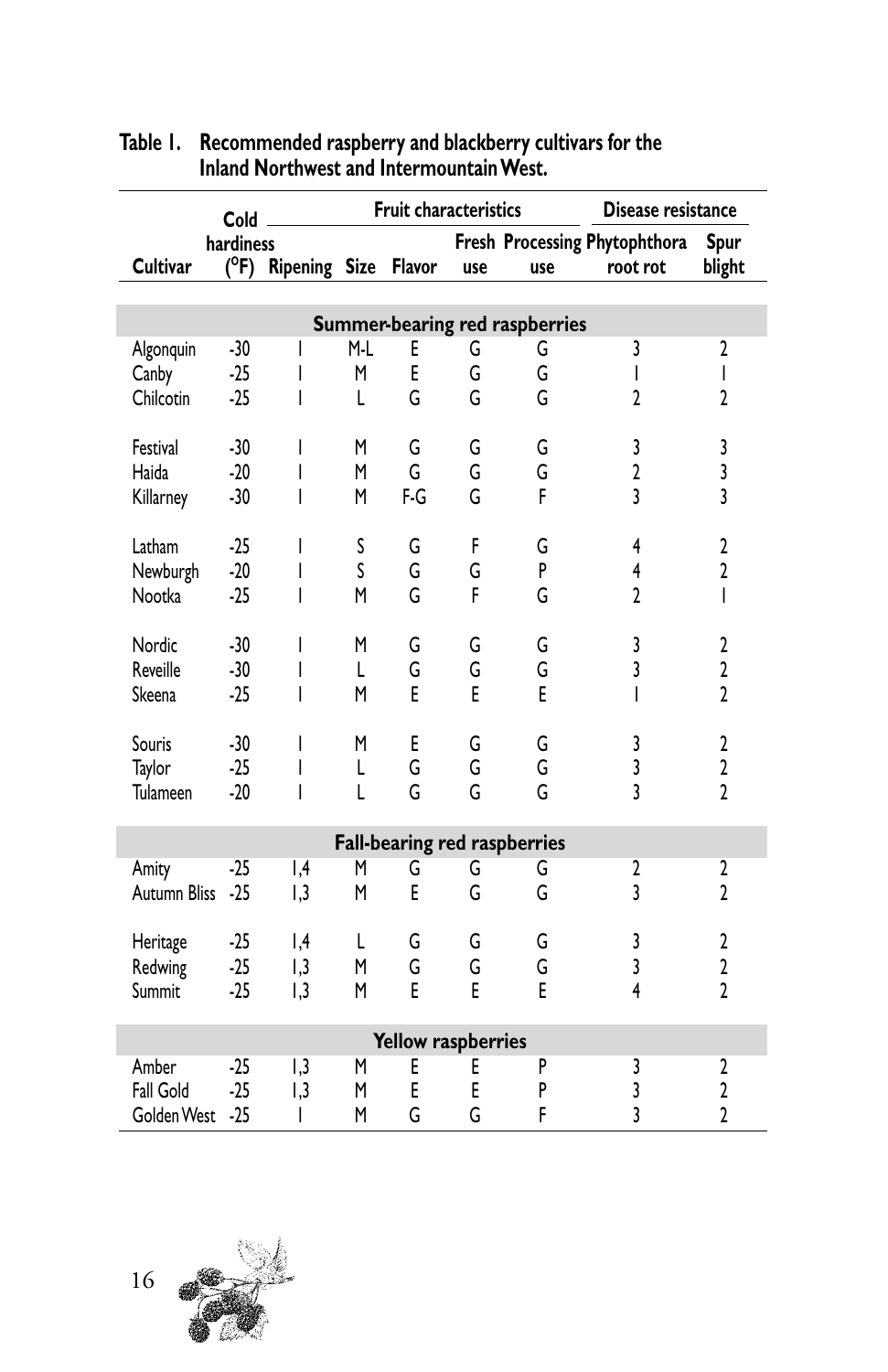|                            | Cold      |                      |     | <b>Fruit characteristics</b>  |     |     | Disease resistance            |                                       |
|----------------------------|-----------|----------------------|-----|-------------------------------|-----|-----|-------------------------------|---------------------------------------|
|                            | hardiness |                      |     |                               |     |     | Fresh Processing Phytophthora | Spur                                  |
| <b>Cultivar</b>            | (°F)      | Ripening Size Flavor |     |                               | use | use | root rot                      | blight                                |
|                            |           |                      |     |                               |     |     |                               |                                       |
|                            |           |                      |     | <b>Black raspberries</b>      |     |     |                               |                                       |
| Allen                      | $-10$     |                      | L   | G                             | G   | G   | 4                             | 3                                     |
| <b>Blackhawk</b>           | $-15$     |                      | M   | F                             | F   | F   | 4                             | $\overline{\mathbf{3}}$               |
|                            |           |                      |     |                               |     |     |                               |                                       |
| Bristol                    | $-10$     | I                    | M   | F                             | F   | F   | 4                             | $\begin{array}{c} 3 \\ 3 \end{array}$ |
| Cumberland                 | $-5$      | I                    | L   | G                             | G   | G   | 4                             |                                       |
| Haut                       | $-15$     | I                    | M   | E                             | E   | E   | 4                             |                                       |
|                            |           |                      |     |                               |     |     |                               |                                       |
|                            |           |                      |     | <b>Purple raspberries</b>     |     |     |                               |                                       |
| <b>Brandywine</b>          | $-20$     | 2                    | L   | G                             | F   | Ε   | 3                             | 3                                     |
| <b>Success</b>             | $-20$     | $\mathbf{2}$         | M   | G                             | G   | E   | 3                             | $\frac{3}{3}$                         |
| Royalty                    | $-20$     | $\mathfrak{p}$       | L   | G                             | G   | E   | 3                             |                                       |
|                            |           |                      |     |                               |     |     |                               |                                       |
|                            |           |                      |     | <b>Thornless blackberries</b> |     |     |                               |                                       |
| Chester                    | $-20$     | 3                    | M   | G                             | G   | E   | 4                             | 4                                     |
| Dirksen                    | $-15$     | 3                    | L   | G                             | G   | E   | 4                             | 4                                     |
| Navaho                     | $-10$     | 4                    | S-M | G                             | G   | E   | 4                             | 4                                     |
| Thornfree                  | $-10$     | 4                    | L   | E                             | E   | E   | 4                             | 4                                     |
| <b>Thorny blackberries</b> |           |                      |     |                               |     |     |                               |                                       |
| Darrow                     | $-25$     | 2                    | S   | F                             | F   | G   | 4                             | 4                                     |
|                            | $-20$     | 4                    | M-L | G                             | G   | E   | 4                             | 4                                     |
| Illini Hardy               |           |                      |     |                               |     |     |                               |                                       |

#### **Table 1. Recommended raspberry and blackberry cultivars for the Inland Northwest and Intermountain West (cont.).**

Ripening:1 = early to mid summer;  $2 = mid$  to late summer;  $3 =$  late summer to early fall;  $4$  = early to late fall

Fruit size:  $S = \text{small}$ ;  $M = \text{medium}$ ;  $L = \text{large}$ 

Fruit flavor, fresh use, and processing use:  $P = poor$ ;  $F = fair$ ;  $G = good$ ;  $E = excellent$ 

Disease resistance:  $1 = \text{very susceptible}; 2 = \text{susceptible}; 3 = \text{moderately resistant}; 4 = \text{very resistant}$ 

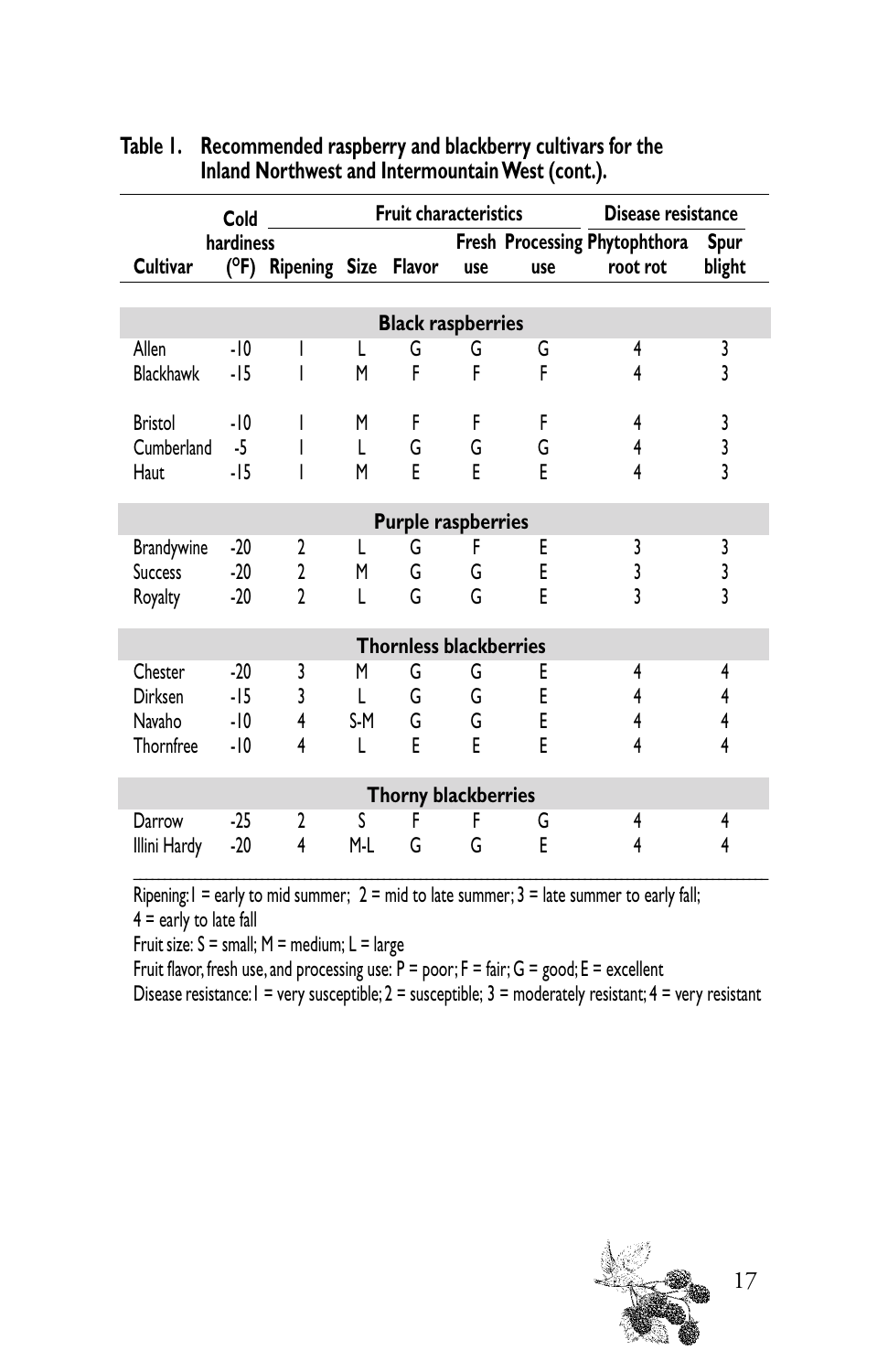|          | Cow & horse*       |                                                                                                                    |      |      |          |
|----------|--------------------|--------------------------------------------------------------------------------------------------------------------|------|------|----------|
| Year     | manure<br>(pounds) | $\sigma r$ 10-10-10 $\sigma r$ 20-20-20 $\sigma r$ 21-0-0 $\sigma r$ 36-0-0<br>(ounces) (ounces) (ounces) (ounces) |      |      | (ounces) |
| Planting |                    |                                                                                                                    | 6.5  | 6.5  | 3.5      |
|          | 20                 | 18                                                                                                                 |      | 8.5  | 5.0      |
| 3+       | 30                 | 77                                                                                                                 | 13.5 | 12 5 | 75       |

**Table 2. Fertilizers to add for each 10 feet of row.**

Note: Scatter fertilizer in a 2- to 3-foot-wide band centered on the berry row. 10-10-10 contains 10% each by weight N, P, and K,

20-20-20 contains 20 % each N, P, and K; 21-0-0 is ammonium sulfate, 36-0-0 is ammonium nitrate.

\*Cow and horse manure contain about 0.5% N.

Rabbit and poultry manure contain about 1.8% N, so use one-third the manure rates shown in table 2.

#### **Table 3. Phosphorus fertilizer to add at planting for each 10 feet of row, based on soil tests.**

| <b>Soil test P</b><br>(ppm) | $0 - 45 - 0^a$<br>(ounces) | Steamed bone meal <sup>b</sup><br>or<br>(ounces) |
|-----------------------------|----------------------------|--------------------------------------------------|
| $0$ to $1.0$                | 4.0                        | 16                                               |
| $1.0$ to $2.0$              | 3.0                        | 12                                               |
| $2.0 \text{ to } 3.0$       | 2.5                        | 9.5                                              |
| 3.0 to $4.0$                | 2.0                        | 8.0                                              |
| 4.0 to $5.0$                | 1.5                        | 6.0                                              |
| 5.0 to 10.0                 | 1.0                        | 5.0                                              |
| Above 10.0                  | 0                          | 0                                                |

Note: Scatter fertilizer in a 2- to 3-foot wide band centered on the berry row. a 0-45-0 is triple-super phosphate.

b Use steamed bone meal to avoid potential problems with human pathogens.

| Table 4. Potassium fertilizer to add at planting for each 10 feet of row, |
|---------------------------------------------------------------------------|
| based on soil tests.                                                      |

| Soil test<br>(ppm) | <b>Potassium</b><br>sulfate<br>or<br>(ounces) | Potassium<br>nitrate<br>(ounces) | Potassium-magnesium<br>$or$ sulfate (sul-po-mag)<br>(ounces) |
|--------------------|-----------------------------------------------|----------------------------------|--------------------------------------------------------------|
| 0 to 50            | 4.0                                           | 5.0                              | 10.0                                                         |
| 50 to 75           | 2.5                                           | 3.5                              | 7.0                                                          |
| 75 to 100          | 2.0                                           | 2.5                              | 5.0                                                          |
| Above 100          |                                               |                                  |                                                              |

Note: Scatter fertilizer in a 2- to 3-foot-wide band centered on the berry row.



18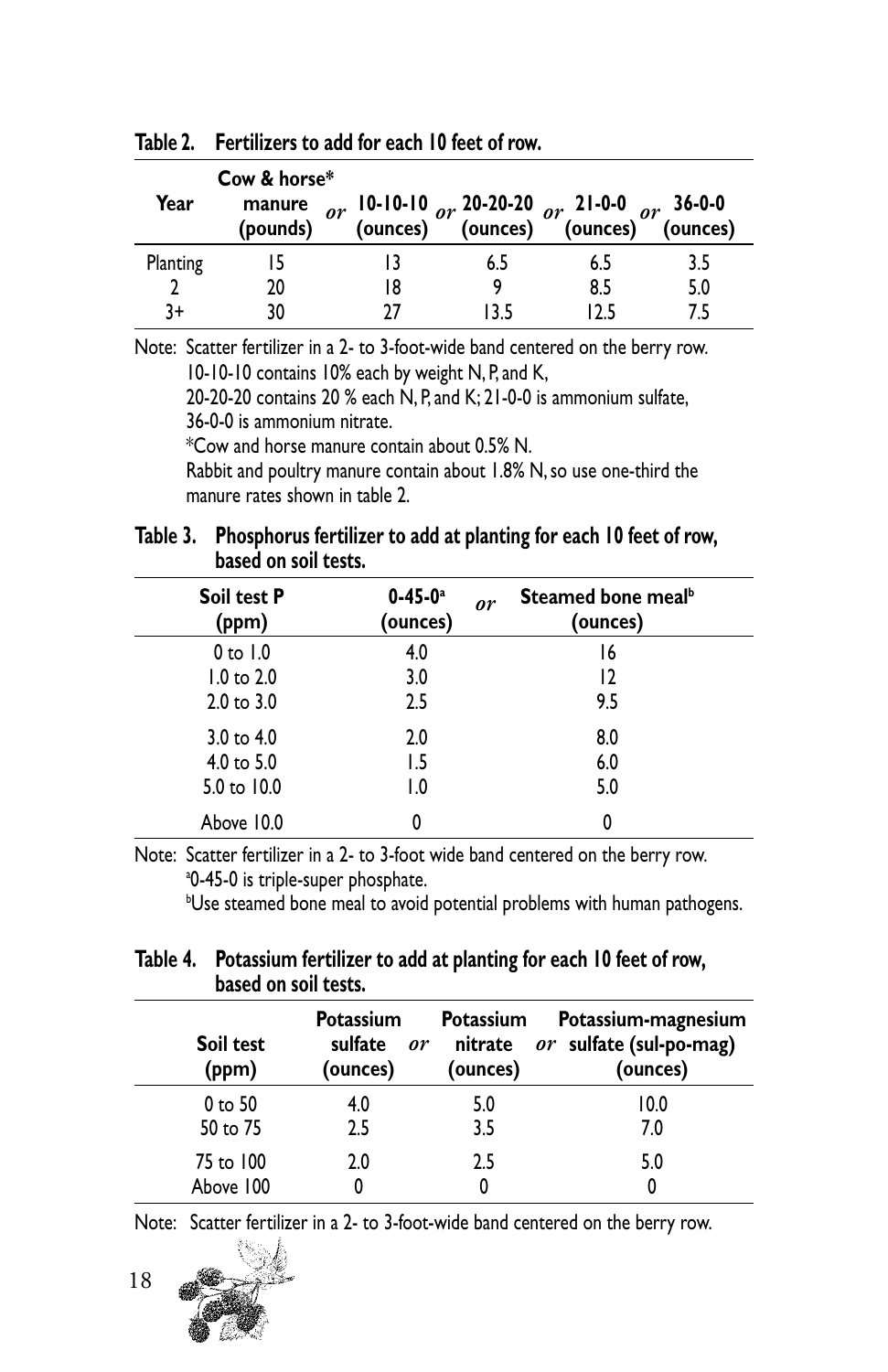

## **Fertilization**

Raspberries and blackberries benefit from regular fertilization. Many fertilizers are available. Ammonium nitrate and urea add only nitrogen to the soil. Ammonium sulfate adds nitrogen and sulfur. Because ammonium sulfate acidifies the soil, it is especially useful for growing sites with alkaline soils. You may also choose to apply a "complete" fertilizer, which contains nitrogen, phosphorus, potassium, and sometimes other plant nutrients.

When choosing fertilizers, select those that are low in chlorides. Raspberries are particularly sensitive to chlorides.

*Nitrogen*. Nitrogen should normally be added each year. How much nitrogen fertilizer to add depends on the age of the planting (table 2). In general, if plants are stunted and leaves are yellowish, add more nitrogen. If cane growth is excessive, particularly if fruit set is poor and leaves are dark green, reduce the amount of nitrogen fertilizer you are applying.

Some fertilizers are very soluble and their nutrients become available to plants quickly. Other fertilizers release nutrients into the soil slowly, providing a steady supply of nutrients to the plants. Both kinds of fertilizers can be used effectively.

For quick-release fertilizers, such as ammonium nitrate or ammonium sulfate, determine the total amount of fertilizer you will need to apply for the year. Then apply one-third of that amount in early spring just as new growth begins. Apply another third about the first of June and the final third about the first of July. Splitting the fertilizer applica-

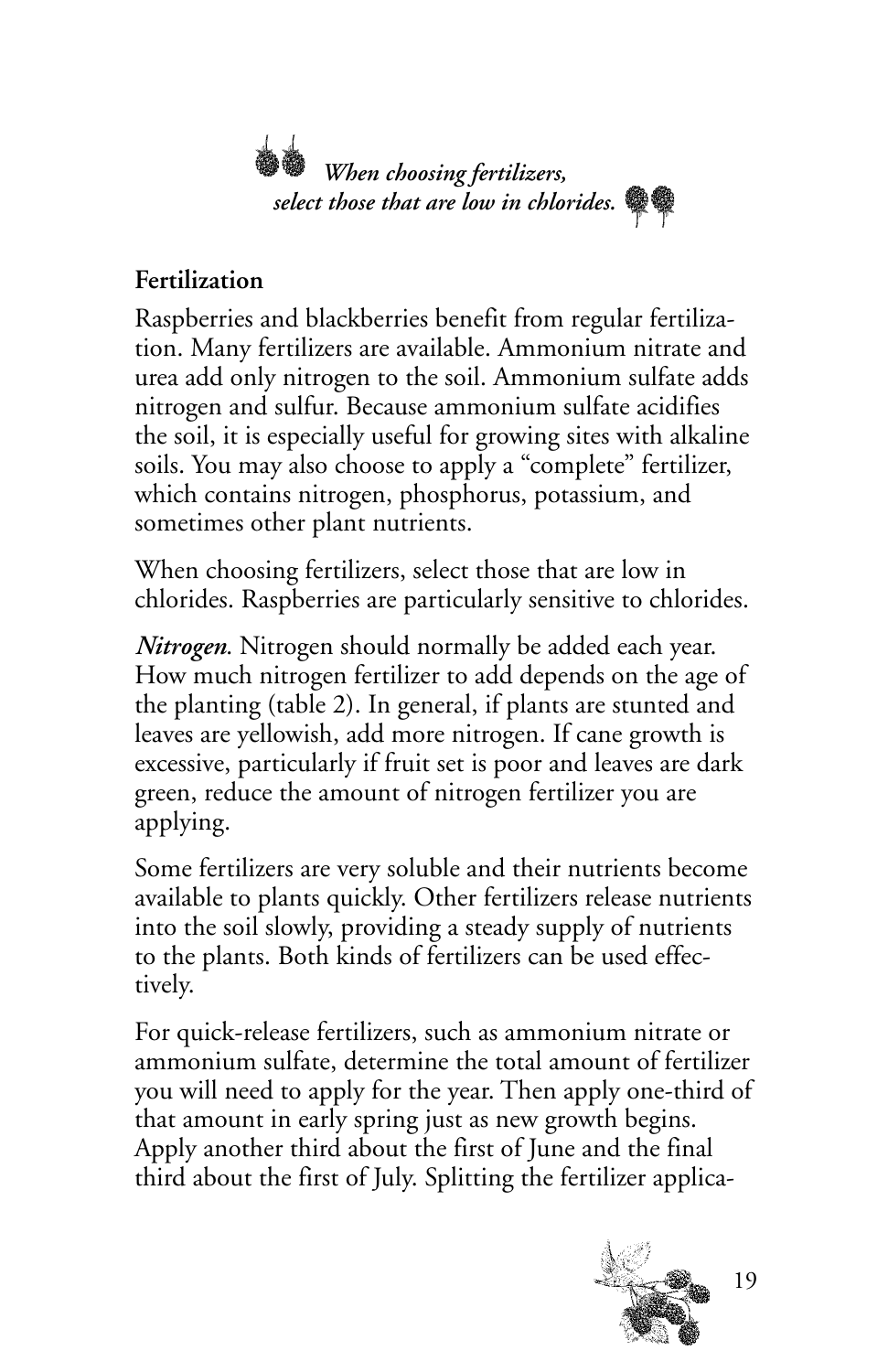tions reduces loss of the nitrogen into the groundwater and ensures a supply of nitrogen when plants most need it.

Slow-release fertilizers, such as sulfur-coated urea and manure, can be applied all at once, but are best applied in early spring.

*Phosphorus and potassium*. The amounts of phosphorus and potassium in soils vary greatly from region to region and you may or may not need to add these materials yearly. A soil analysis will guide you on which fertilizers and how much fertilizer to add (tables 3 and 4). Spread fertilizers in 2- to 3-foot-wide bands centered along the berry rows.

*Sulfur and boron*. Sulfur and boron are also important in raspberry nutrition. If your soil test shows less than 10 parts per million (ppm) of sulfur, add  $\frac{1}{2}$  ounce of sulfur to each 10 feet of row. Less than 0.5 ppm of boron in soil tests indicates you need to add boron. Boron, however, becomes toxic to plants at very low concentrations. Never apply more than 1 to 2 pounds of actual boron per acre. These rates are equivalent to 0.01 to 0.02 ounces of boron per 10 feet of row.

Gypsum provides a safe and convenient way to add sulfur and boron to crops. If soil tests show sulfur is deficient, spread 5 ounces of gypsum along each 10 feet of row (175 pounds per acre). If boron is deficient, apply 5 ounces of borated gypsum along each 10 feet of row. Borated gypsum is available through farm supply stores. Never apply boroncontaining fertilizers in narrow bands. Instead, apply them evenly throughout your planting using a broadcast fertilizer spreader.

*Magnesium*. Magnesium concentrations less than 0.25 milliequivalents of charge per 100 grams of soil indicate that magnesium is deficient. If your soil is deficient in magnesium, add 5 to 6 ounces of magnesium sulfate (epsom salts) or 5 to 6 ounces of potassium-magnesium

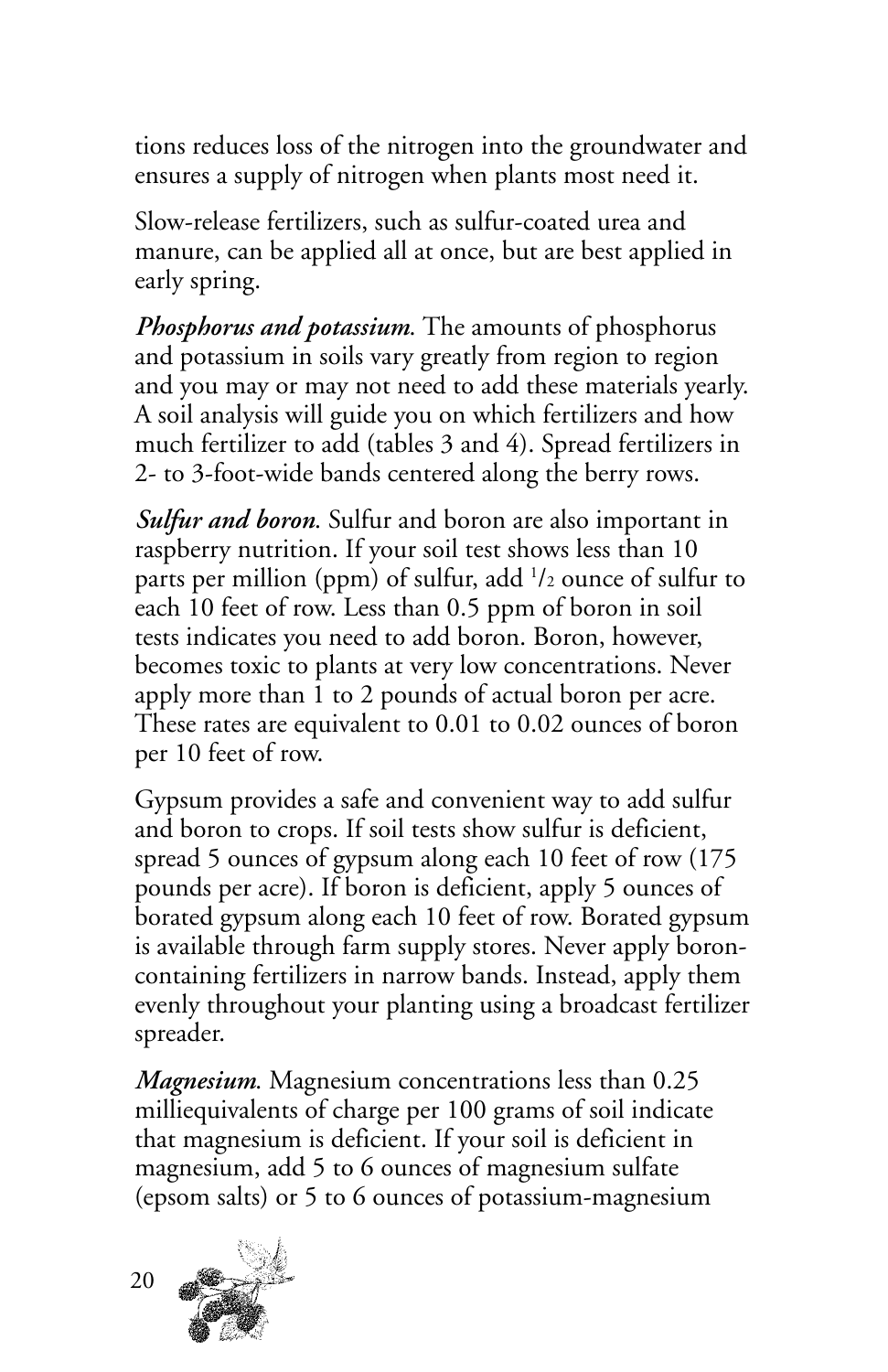sulfate (sul-po-mag) for each 10 feet of row. Dolomitic limestone also provides magnesium and is a good choice when liming to increase soil pH. This material reacts slowly in the soil and will raise the soil pH. If you apply dolomitic limestone to correct a magnesium deficiency, add about 7 or 8 ounces for each 10 feet of row. Monitor your soil pH closely and keep it between 5.6 and 7.0.

*Iron chlorosis*. Iron chlorosis is common in raspberries grown on alkaline soils (soil pH above 7.0). Desert and other arid-region soils are often alkaline. This disorder causes stunted canes with leaves that are yellow to almost white, except for their dark green veins.

To prevent iron chlorosis, avoid planting on alkaline or heavy, poorly drained soils, and avoid both overwatering and applying too much phosphorus. Keeping plants generally healthy helps reduce the likelihood of chlorosis. In small gardens you can use elemental sulfur to acidify the soil and reduce chlorosis problems, but this practice is usually too expensive for larger plantings. On alkaline soils, regularly using ammonium sulfate fertilizer can help reduce soil pH and chlorosis.

Manure tends to raise soil pH and can create iron chlorosis problems on already alkaline soils. If your planting soil is alkaline and you use manures, consider acidifying the soil with elemental sulfur.

If chlorosis develops, consider applying iron directly to the plants or soil. For soil applications, use only chelated products. These are quite expensive and you must apply them every year or two. Foliar sprays of iron-containing materials can also prevent or reduce chlorosis. Follow label directions carefully as these products can damage leaves. You will probably have to apply iron sprays every 10 to 14 days during the growing season, usually in the late afternoon or early evening. Check with your garden center or farm supply store for iron-containing fertilizers.

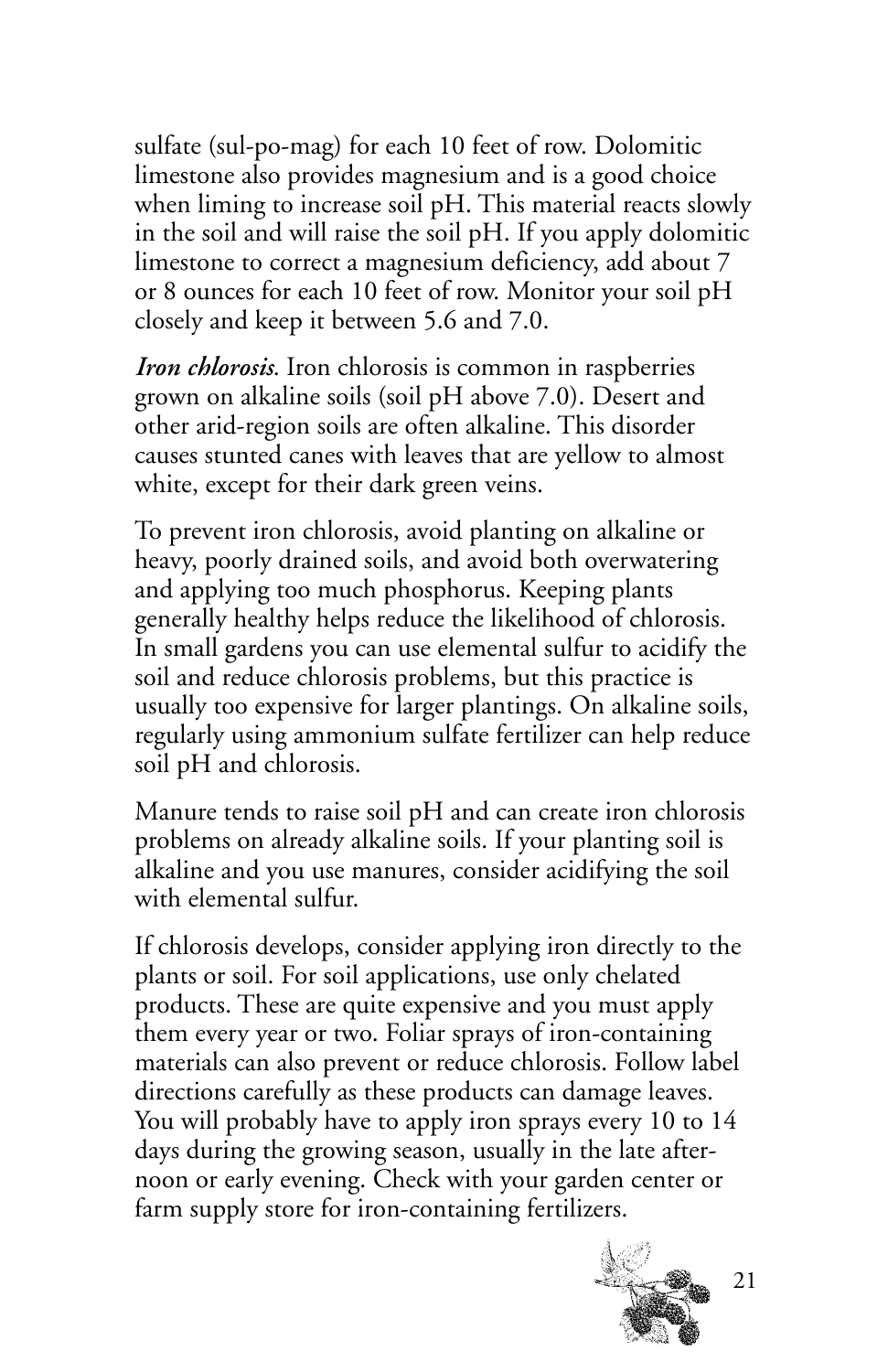## **Weed control**

Weed control in raspberries and blackberries is critical for quick establishment and healthy canes. Preparing a weedfree bed before planting is the most important weed control step. Cultivation by hand or with rototillers controls weeds after planting. Raspberries and blackberries are shallow-rooted, however, so cultivate no deeper than 2 to 3 inches. Thornless blackberries sucker badly if their roots are disturbed by cultivation, and the new canes they develop are often thorny. A moderate amount of cultivation both controls weeds and creates a loose surface layer that helps retain soil moisture. Excessive cultivation with machines, however, can destroy needed soil structure.

Medium-sized bark chips (1 /2 to 11 /2 inches in diameter) or clean straw mulches can help control annual weeds. Bramble roots grow into sawdust, fine bark, and compost mulches, making the roots more susceptible to drought and freezing. Fine-textured organic mulches also provide ideal root environments for quackgrass, Canada thistle, and other perennial weeds that spread underground. Because brambles produce new canes from the crown and rhizomes, weed barrier fabrics do not work well.

Some herbicides are registered for use on blackberries and raspberries, and can be an important part of a weed control program. Check with the extension system office in your county to find out what herbicides are registered for your area. Always follow label directions.

*Medium-sized bark chips (1 /2 to 1 1 /2 inches in diameter) or clean straw mulches can help control annual weeds.*

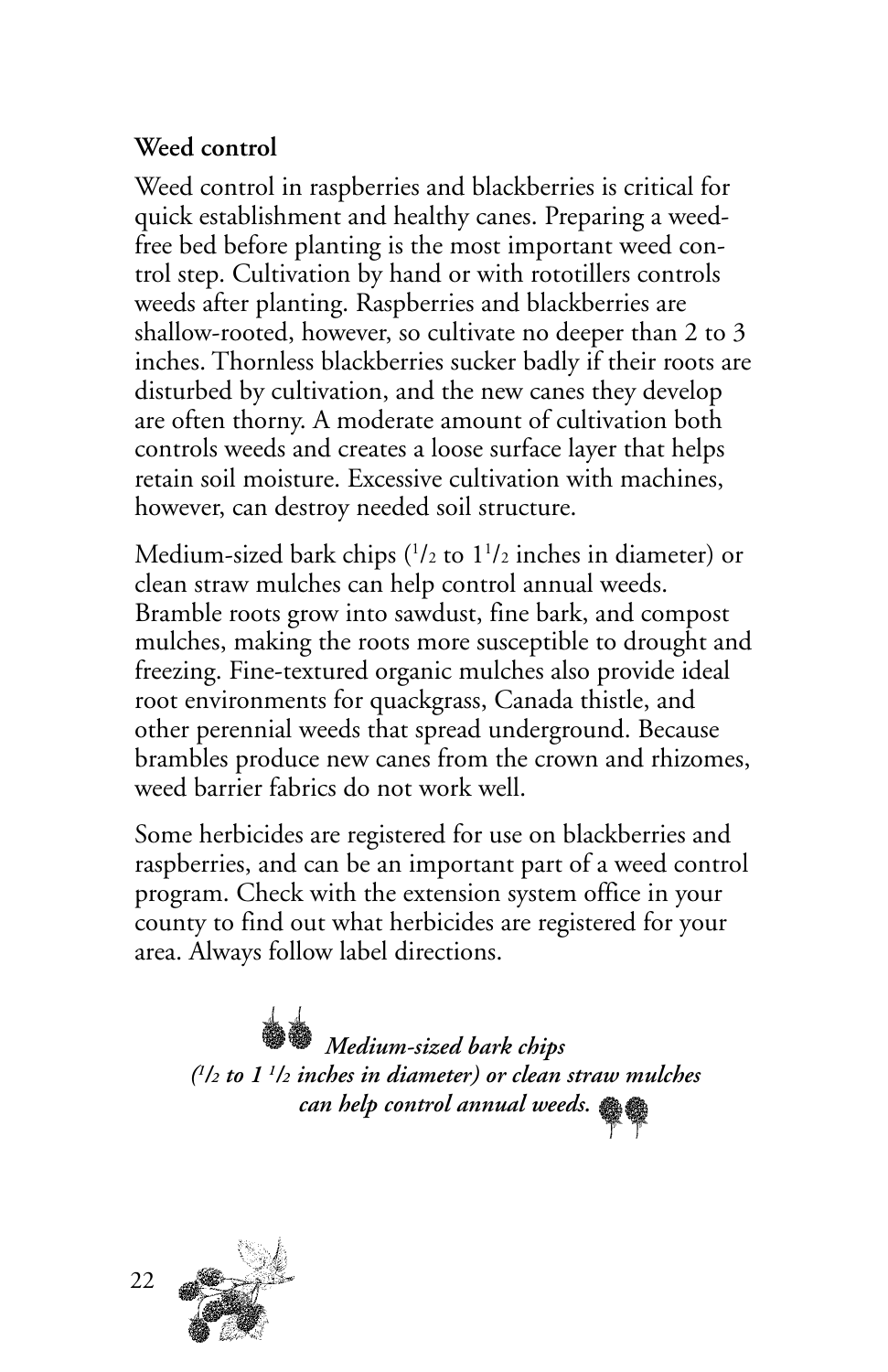## **Winter protection**

Even cold hardy brambles can be injured when warm midwinter thaws are followed by sub-zero temperatures. Cold, open winters with little or no snow are especially likely to cause winter injury. Mulching the base of raspberry and blackberry plants with bark, straw, or pine needles before winter helps protect the crowns from injury. Even if the canes are injured or killed, new canes will arise from the crowns. Use rodent traps or baits if you apply mulches.

Because of poor cold hardiness, growing trailing blackberries is risky in the Inland Northwest and Intermountain West. If you grow them, train the canes in wheels and mulch them during the winter as described earlier.

*<i>Mulching the base of raspberry and blackberry plants with bark, straw, or pine needles before winter helps protect the crowns from injury.*

Fall-bearing raspberries are well suited to very cold areas that also have growing seasons long enough to mature fall crops. Simply mow off all canes or selectively remove injured canes during spring pruning. Mulching fall-bearing raspberries during the winter can help protect the roots and rhizomes from freezing injury.

Healthy canes are much more resistant to winter damage than canes weakened by pests, diseases, poor nutrition, over- or underwatering, weeds, shading, and other stresses. Keeping canes healthy with good cultural practices helps maximize cold hardiness. In dry areas, water the canes well before the soil freezes.

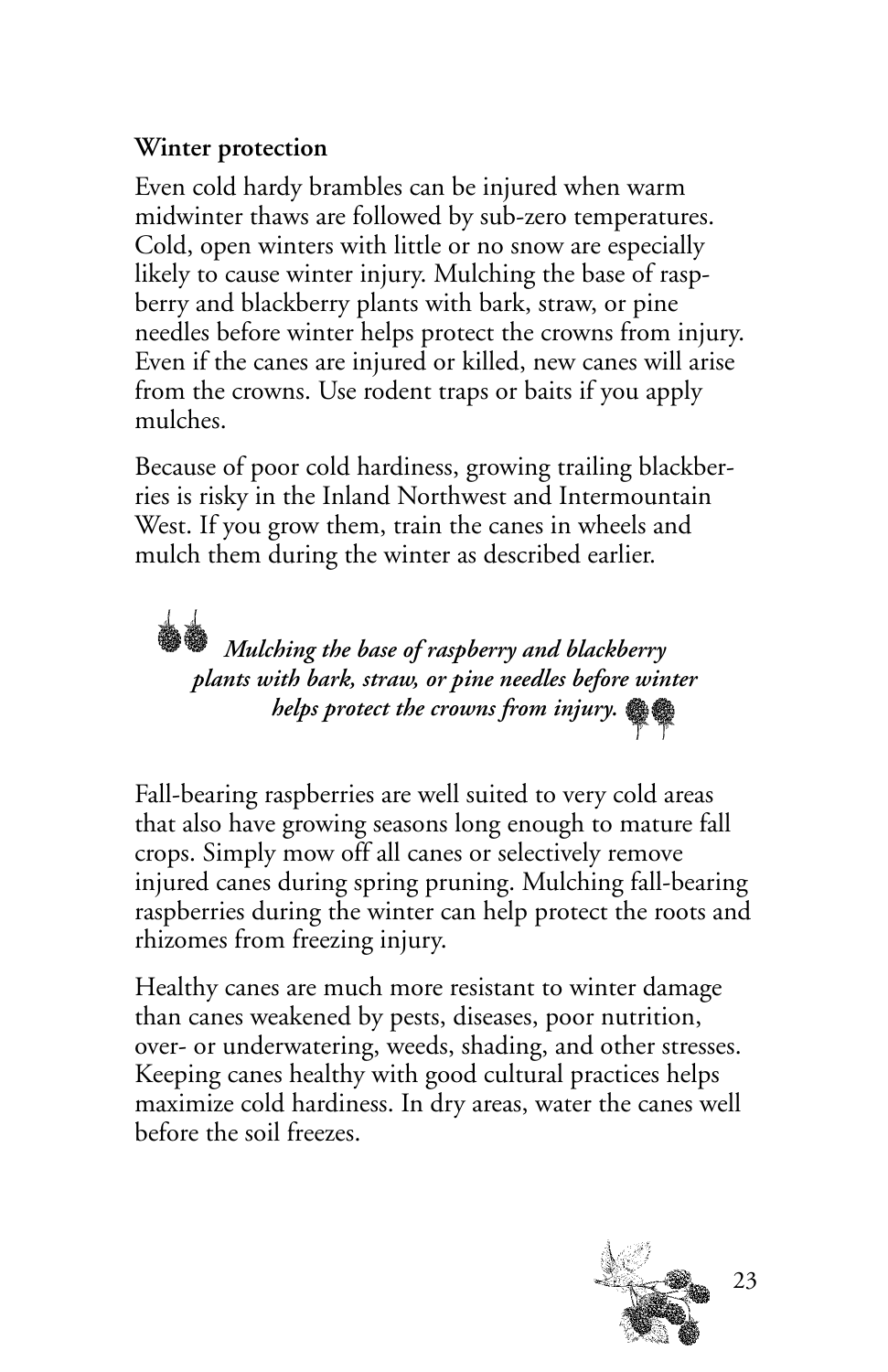## **Pruning**

Proper pruning removes weak, damaged, and dead canes. It also improves light and air movement throughout the bushes, which reduces pest and disease problems and ensures good bud development, well-colored fruit, and easy picking. How to prune depends on the crop.

*Fall-bearing raspberries*. Fall-bearing raspberries produce two crops each year, the first during the early summer on floricanes and the second in late summer or early fall on the tops of primocanes. If you double crop in this fashion, prune in late fall to remove all spent floricanes that bore fruit that summer. Also cut off the spent tops of primocanes that bore that fall. In the spring, do not thin out primocanes, but keep rows narrowed to no more than about 18 inches wide.

Commercial growers often mow fall-bearing raspberries off about 1 inch above the ground in early spring before growth starts, allowing only the fall crop to develop.

*Summer-bearing red and yellow raspberries***.** Prune these crops twice each year.

- 1. In late fall to early spring, thin out the dormant canes and head them back to about 6 feet tall. Remove dead or weak canes and cut off winter- or disease-damaged cane tips. Heading back floricanes makes picking easier but reduces crop yields without increasing berry size. To create a solid row of canes (hedgerow), leave four to six of the strongest canes for every foot of row. For a hill system, space the plants  $2^{1}\prime_2$  to 3 feet apart and retain 10 to 12 canes per hill. Keep both hedgerow and hill system rows no more than 12 inches wide.
- 2. After the summer harvest, remove the spent floricanes.

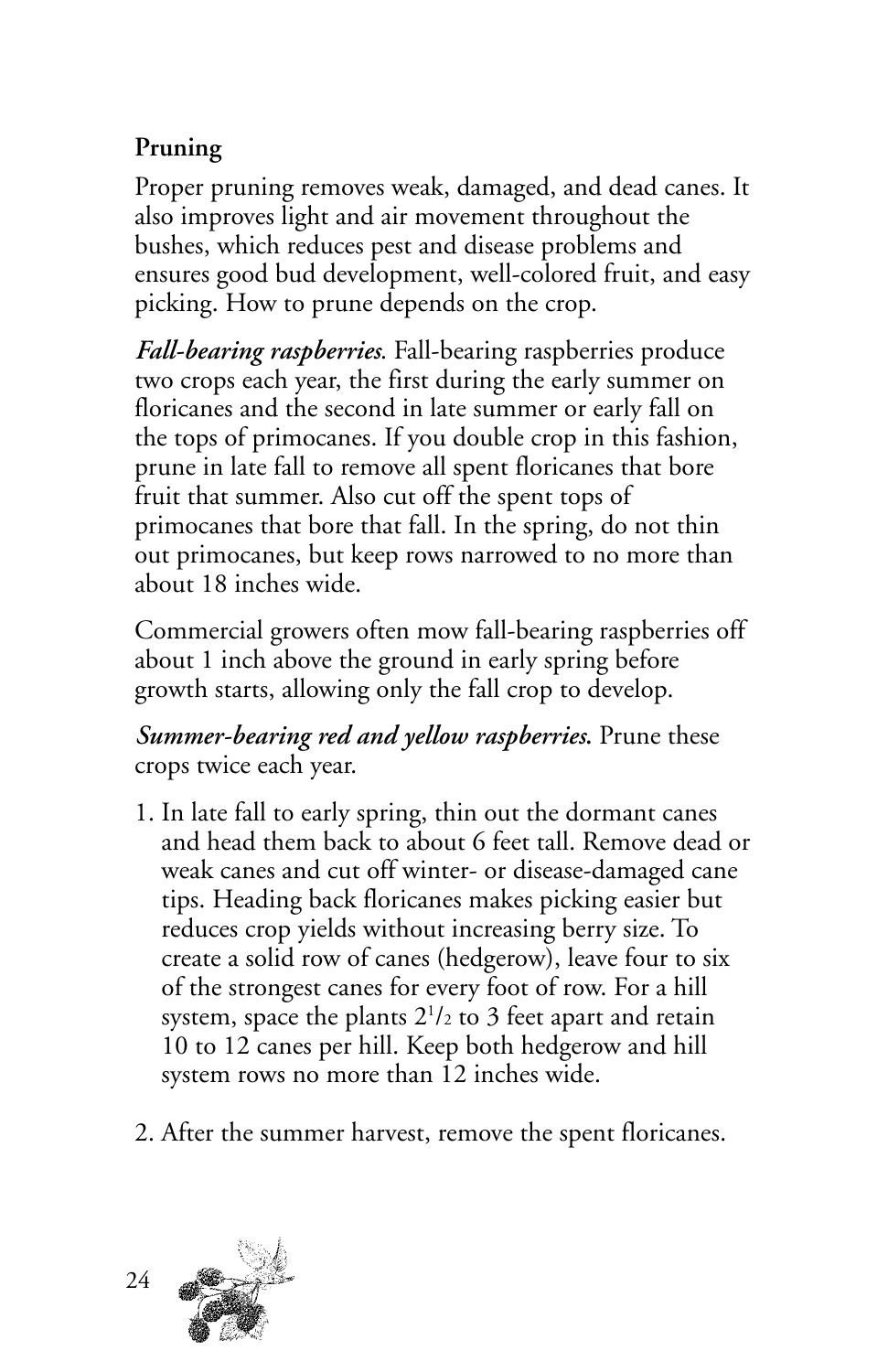*Black and purple raspberries*. Tip black raspberry primocanes during the summer to stimulate the lateral shoots that bear fruit. Tipping means pinching or pruning off the terminal 2 to 3 inches of primocanes. Tip black raspberries when the canes are 18 to 24 inches tall. Tip each primocane only once.

During late fall to early spring, remove short and weak canes. Cut back the remaining canes to 5 to 6 feet above the ground and head back lateral shoots to about 8 inches long. After harvest, remove the canes that bore fruit.

Prune purple raspberries the same as black raspberries, but tip the primocanes when they are 30 to 36 inches tall, and, when plants are dormant, head lateral shoots to between 10 and 18 inches (fig. 5).

*Blackberries*. Prune and train erect cultivars the same as purple raspberries, but head laterals to 18- to 24-inch lengths (fig. 5). During the growing season, tip primocanes when they reach 30 to 36 inches of height. After harvest, remove the canes that bore fruit.

Blackberries grow best in hills about 5 feet apart. Thin out the canes during the dormant season, keeping as many as seven or eight strong canes per hill. Remove suckers that develop between rows and hills. Erect blackberries can be grown without support, but growing them between two wires helps keep the canes confined and manageable.

Do not tip trailing blackberry primocanes or head back floricanes. Instead, wind them into wheels of canes as discussed under Support. After the harvest, cut off spent floricanes. Blackberries typically develop dense, thorny thickets and can become troublesome weeds if abandoned or allowed to grow out of control.

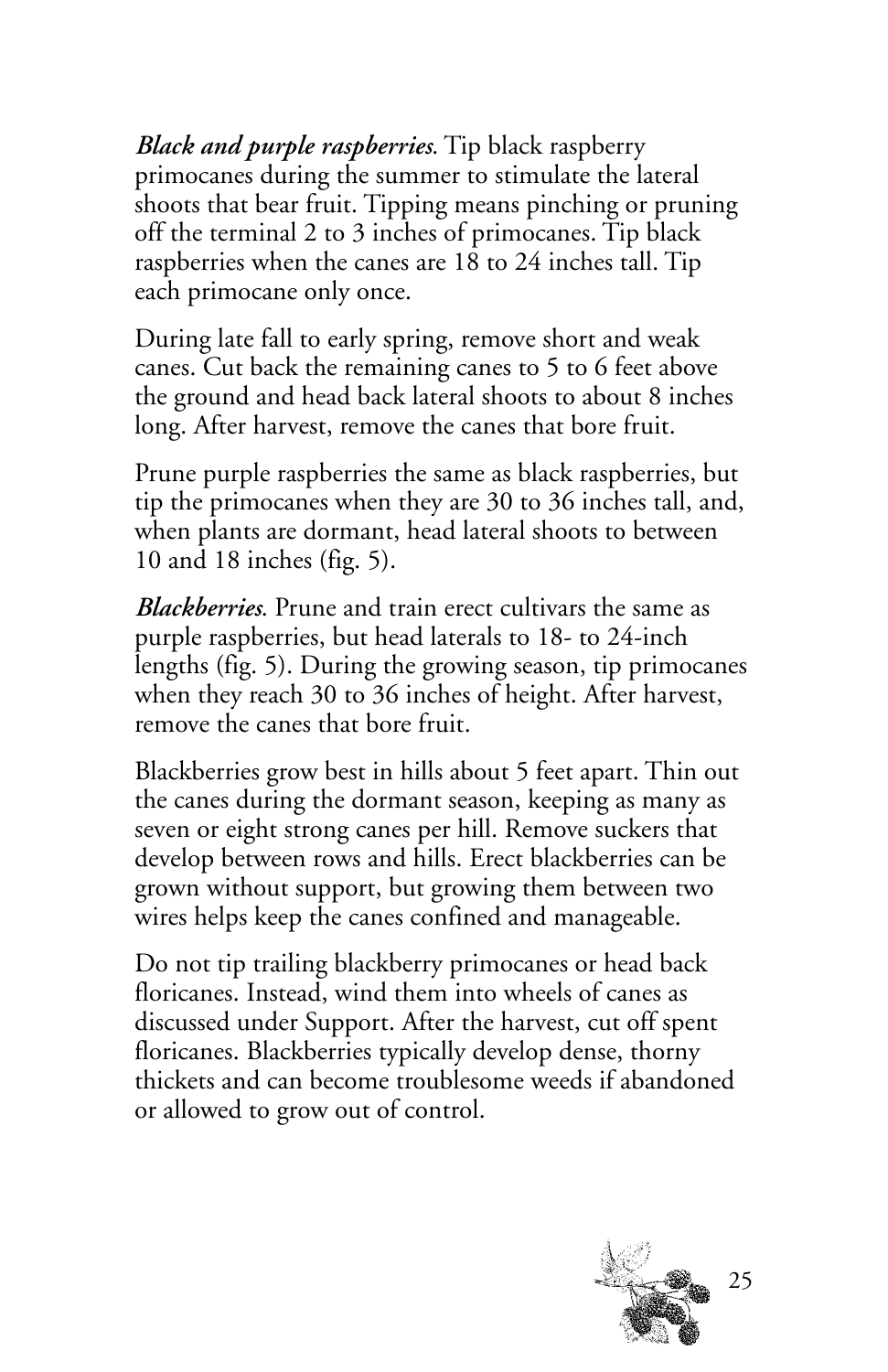

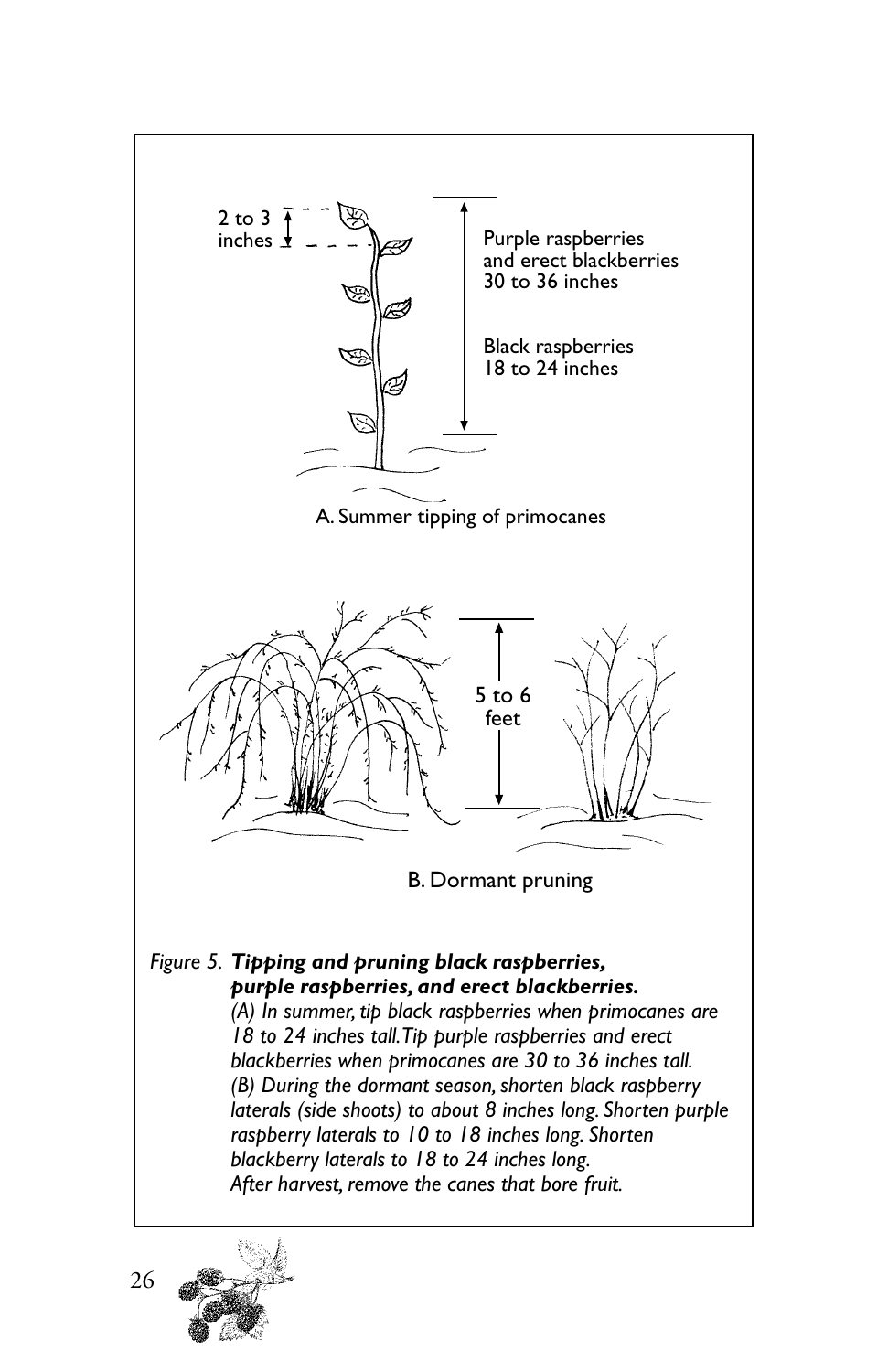## *Harvesting and storing your berries*

Except in large commercial plantings, raspberries and blackberries are usually harvested by hand. The berries are delicate and easily damaged by rough handling. For fresh use, pick ripe berries gently and collect them in shallow containers no more than four or five berries deep. Berries intended for processing can be picked into larger containers. Pick only healthy, intact fruit. Damaged berries leak juice and quickly rot.

For best fruit quality and storage life, cool raspberries and blackberries to between 34° and 36°F as quickly as possible after picking. A few hours' delay can result in the loss of juice from the fruit and poor fruit quality. Cool the fruit by placing it dry into a refrigerator. Do not immerse the fruit in water. Wet berries quickly rot, even in a refrigerator. Rinse off the berries just before use.

Raspberries and blackberries freeze well. Harvest the berries as for fresh use. Wash the berries and allow them to dry in a colander or spread out on towels. When the berries are dry, spread them in layers one berry deep on cookie sheets lined with waxed paper and place the sheets into a freezer. The berries will freeze individually, and you can store them in plastic bags or food storage containers. Simply pour out the berries you need and place the rest back into the freezer.

Berries intended for sale are generally picked into the baskets in which they will be sold. The berries are not removed from the picking containers for sorting and are not washed before sale. Half-pint and pint containers made from cardboard or plastic are generally used for fresh sales. These containers are usually collected into cardboard flats that hold 12 picking baskets. As for home use, the berries should be cooled to between  $34^{\rm o}$  and  $36^{\rm oF}$  as quickly as possible after picking. Commercially, fresh market berries are usually cooled in forced air tunnels within walk-incoolers.

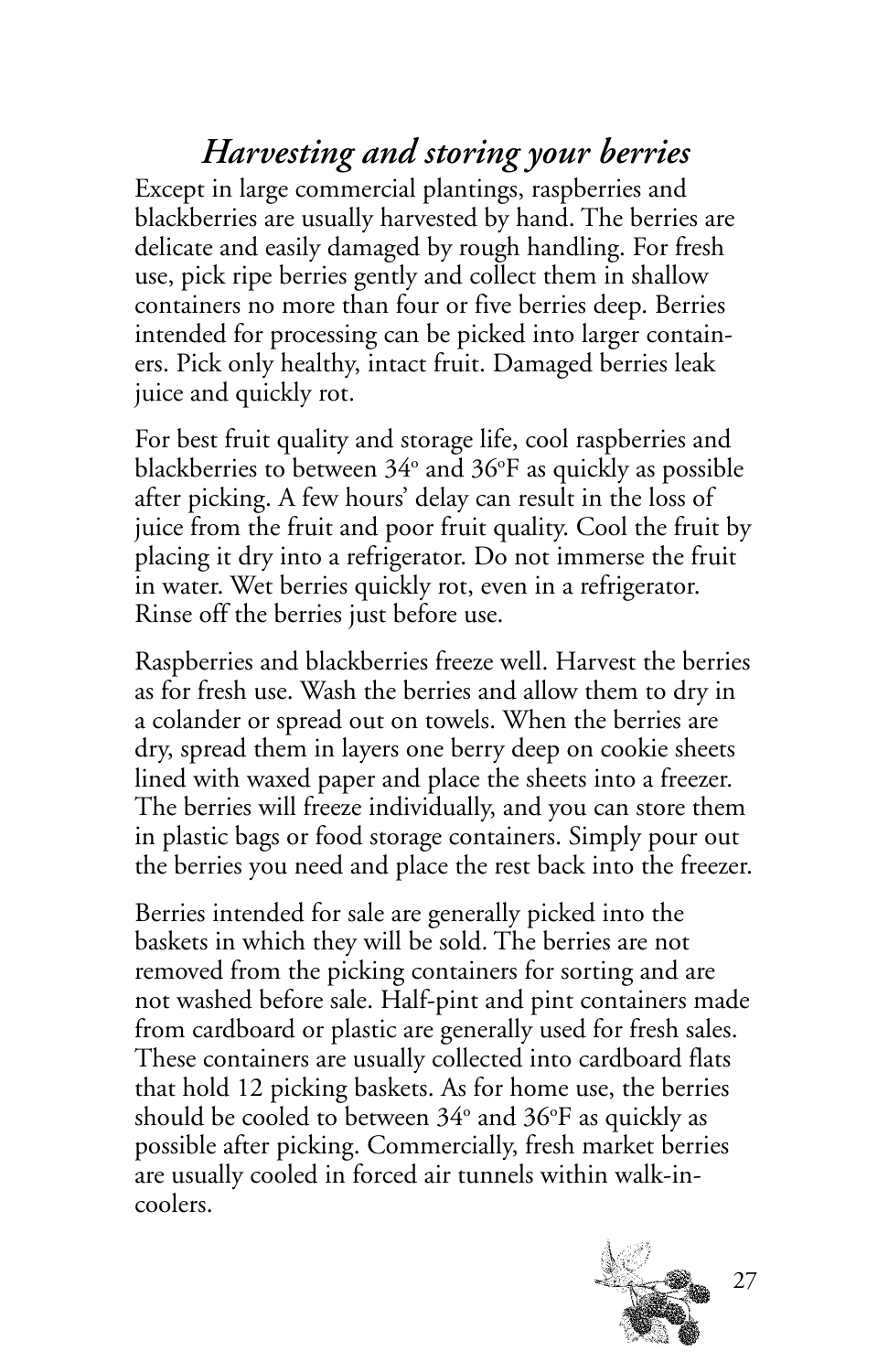## *Controlling insect pests and diseases*

Although raspberries and blackberries are susceptible to many insect pests and diseases, only a few are serious in the Inland Northwest and Intermountain West. Proper site selection, soil preparation, and plant selection are important steps in preventing pest and disease problems.

Sometimes pests and diseases are controlled using insecticides, fungicides, or miticides. Because regulations governing the availability and use of these materials change frequently, contact your local cooperative extension office, garden center, or farm store for up-to-date information.

### **Insects and mites**

*Spider mites* occasionally become serious during hot, dusty weather. Spider mites have eight legs. Use a magnifying lens to examine the bottoms of leaves where the tiny mites feed and spin their webs. Affected leaves take on a speckled appearance or bronze color.



Natural predators usually control spider mites, but the mites can become numerous if their predators are killed by excessive pesticide use. Both organic and nonorganic pesticides are available to control spider mites. Keep bushes open by proper pruning and reduce dust by maintaining roads and alleys in grass or cover crops or by mulching.

*Raspberry cane borers* cause sudden wilting and drooping of canes. The adult flies lay eggs under the skins of the canes. One borer species attacks the tips of canes. Two other species lay their eggs at the bases of canes. The white larvae that develop from the eggs burrow through the center of the canes.

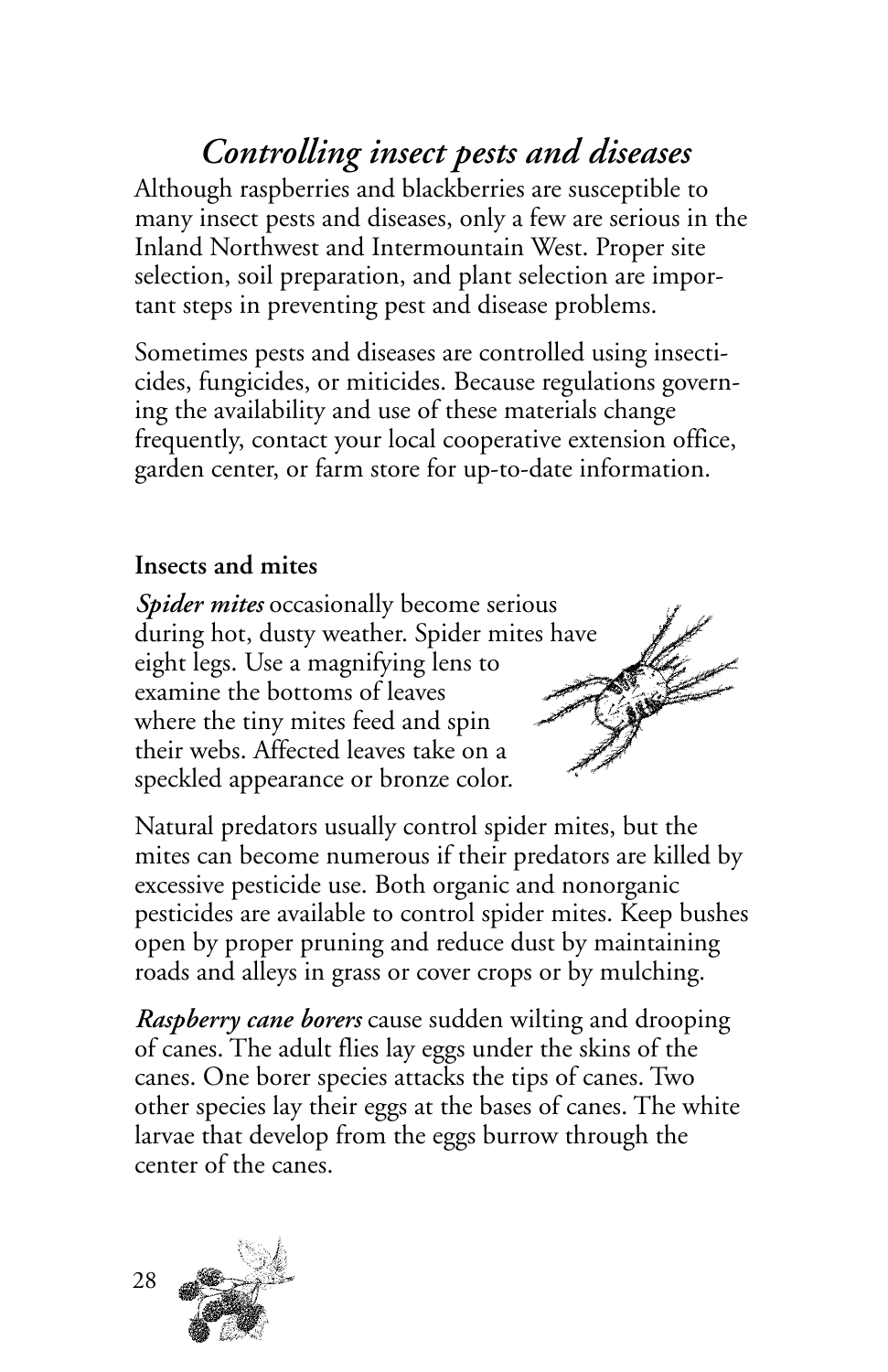Control cane borers by pruning out and then burning or discarding affected canes. Preventative insecticides can be applied to the canes before bloom.

*Leafrollers.* Several caterpillar-like pests known as leafrollers cause rolling of raspberry and blackberry leaves. These pests seldom become serious. If they become numerous, you can easily control them using either biological or chemical pesticides. In garden plots, pick off and discard infected leaves.



*Thrips, fruit worms, and other minor insect pests* can also be controlled with organic or nonorganic insecticides.

### **Diseases**

*Anthracnose***.** Anthracnose is a common fungal disease in the western United States, and can cause serious damage. Black raspberries are most seriously damaged, but the disease can infect red raspberries, purple raspberries, and occasionally blackberries. Outbreaks are most severe in wet weather.

Symptoms include small reddish-purple spots that appear most often on canes, but can also occur on leaves, fruit, and flowers. As the disease progresses, the spots enlarge, become sunken, and turn tan or gray. On leaves, the spots can develop white centers that fall out, leaving a shot hole appearance. Affected canes weaken and may die, especially during the winter. Fruit laterals can be malformed and fruit ripening delayed.

Good cultural practices reduce Anthracnose problems. Prune regularly to remove dead and diseased canes. Keep

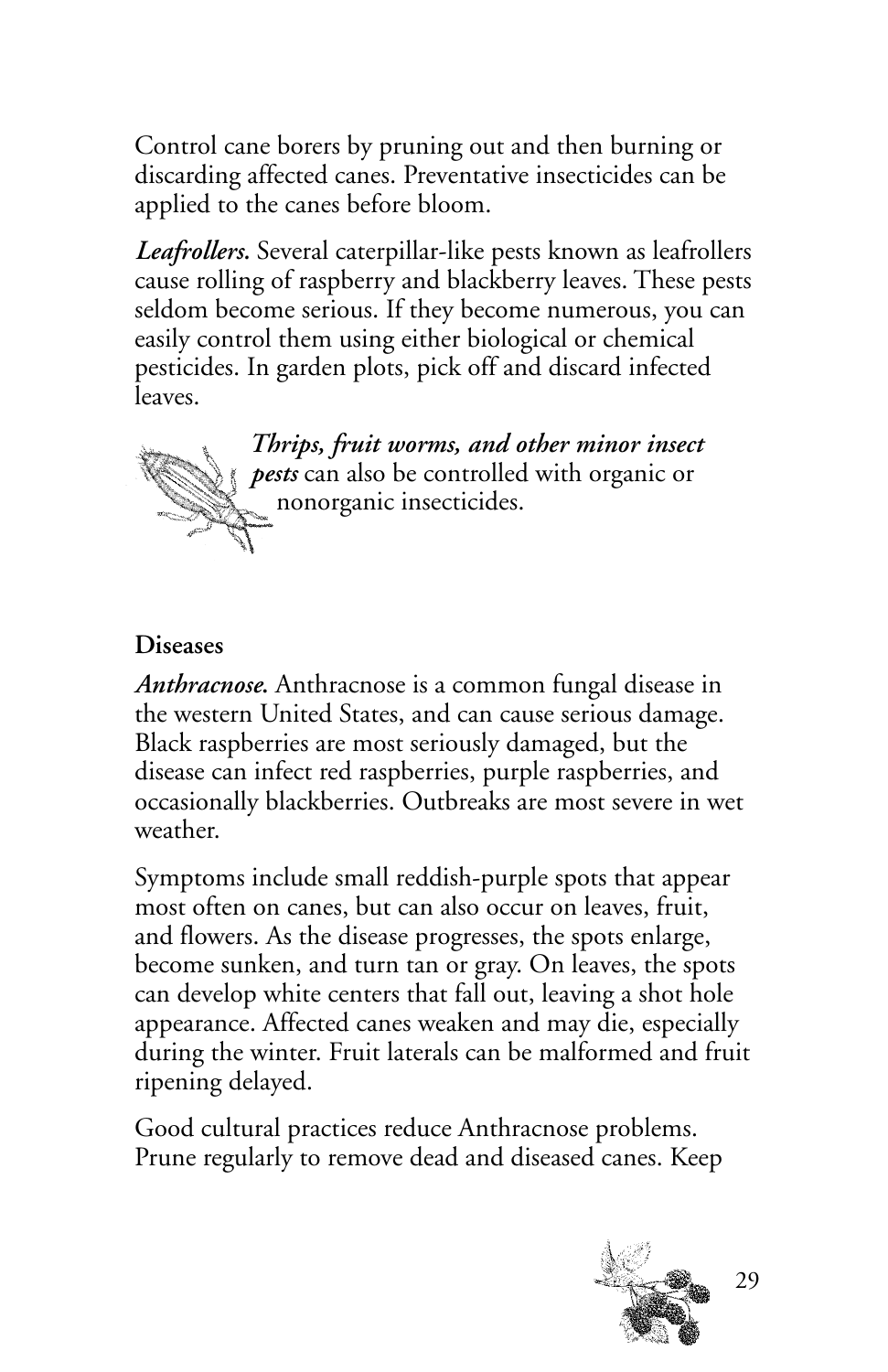rows narrowed to the widths recommended in the pruning section of this publication and keep bushes open to improve air and light penetration. Remove prunings from the planting and burn them or discard them in the trash.

In areas where Anthracnose is severe, avoid sprinkler irrigation and apply water directly to the bases of the plants. Apply dormant sprays of lime sulfur or Bordeaux mix where pesticide regulations allow. The red raspberry cultivars Heritage, Chilcotin, and Nootka are resistant to the disease.

*Cane blight*. Cane blight is caused by a fungus that attacks all brambles. This disease usually attacks primocanes wounded by mechanical harvesting, and seldom occurs in home or small commercial plantings. Damaging primocanes with string trimmers or mowers also can open them up to infection.

Cane blight is best controlled by good cultural practices: avoid damaging primocanes, do not use overhead sprinkler irrigation, and keep rows narrow and open with good pruning. Apply lime-sulfur or Bordeaux sprays in the spring after pruning.

*Crown and cane gall*. Two bacteria are responsible for crown and cane galls. These diseases attack all blackberries and raspberries and other woody plants in at least 93 families. Affected plants weaken and often die, making this a particularly serious disease.

Crown gall bacteria live in the soil and invade plants through wounds on the roots or lower stems. The most obvious symptom is the formation of rough, scabby ridges or round growths. These galls occur most often on the roots and crown near the soil surface (crown gall), but can develop high up on canes (cane gall). Affected canes are weak, stunted, often yellowish, and unproductive.

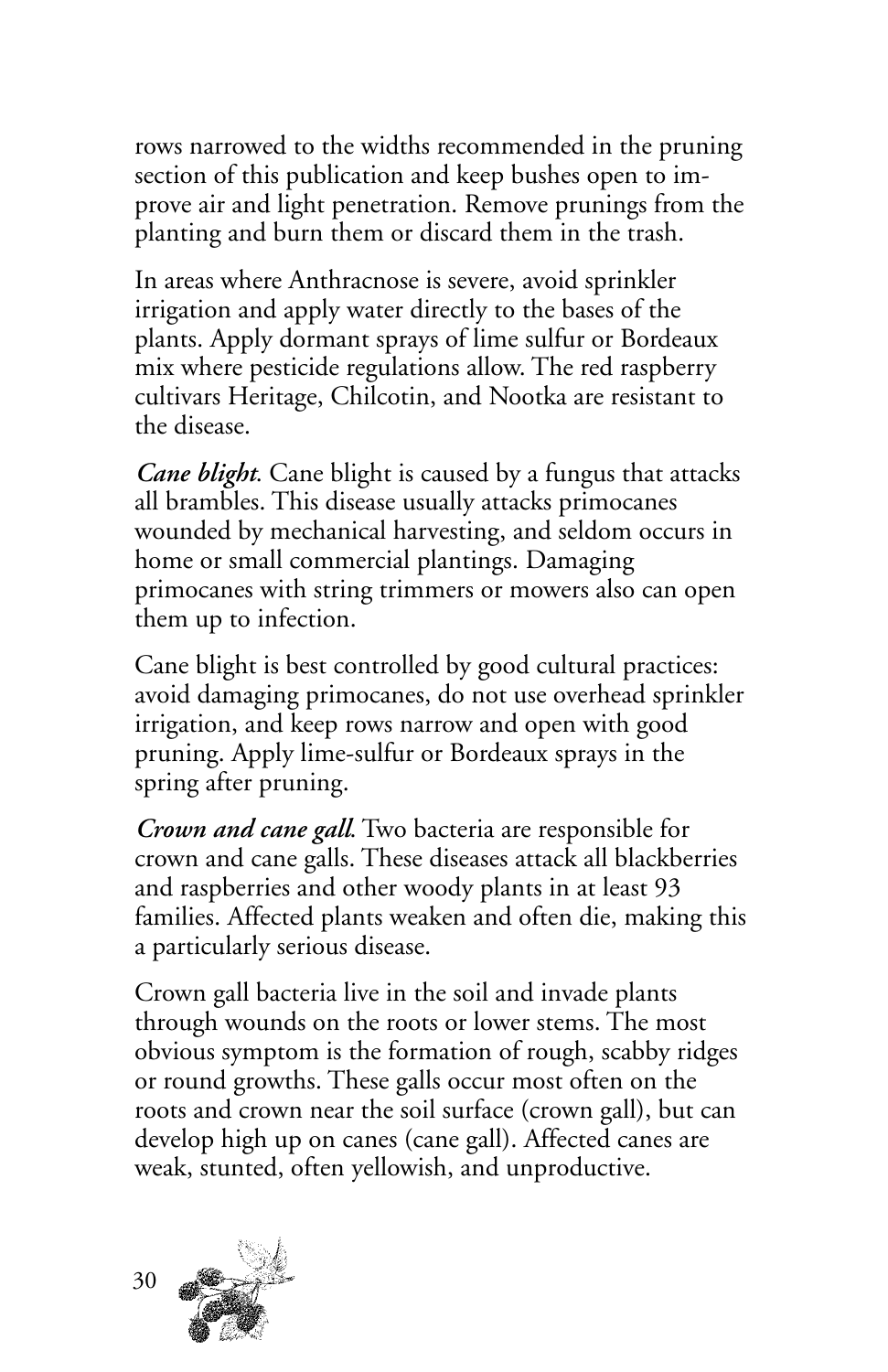There are no treatments for cane gall- or crown gallinfected plants. Rogue out and destroy them when you note symptoms.

The disease organism can survive in the soil for at least three years. When planting, select a site that has shown no evidence of the disease. If possible, avoid planting where shrubs or trees have grown for at least three years. Planting sites previously used for vegetables, grains, or pasture are best. Plant using new stock from a reputable nursery. Tissue cultured or nursery-matured plants are least likely to harbor the pathogens.



*Crumbly berry.* Occasionally raspberry canes bear crumbly berries that literally fall apart when you pick them. Viruses and other diseases, poor nutrition, weather conditions, and pesticide damage can cause crumbly fruit. Some cultivars are more susceptible to crumbly fruit than others. Keeping plants generally healthy is the best way to reduce crumbly fruit. If the problem persists, consider eliminating your raspberry plants and replanting with new nursery stock in a different location.

*Cane Botrytis, blossom blight, and fruit rot.* These diseases are all caused by one fungus. The disease can become very serious in wet years and may kill infected canes.

On canes, symptoms appear in mid to late summer as pale brown lesions on primocane leaves. The pathogen moves into the cane and can girdle it. During winter, the cane lesions become a prominent gray or white. Flowers infected with Botrytis die and are covered with grayish-black mold. Infected fruit develops tan spots on drupelets. Grayishblack mold then quickly covers the fruit.

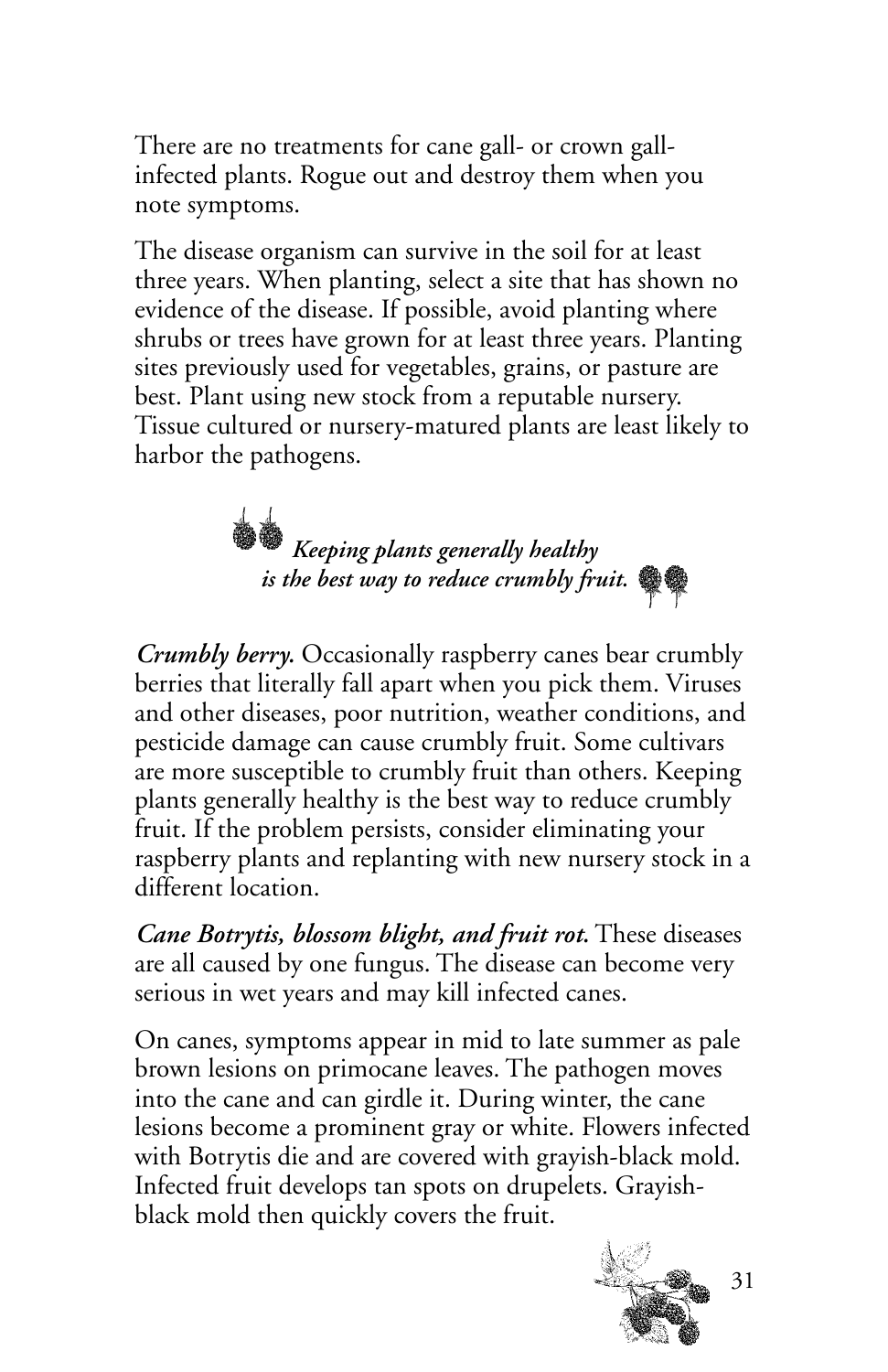Good cultural practices greatly reduce Botrytis problems. Proper pruning and training will help ensure good air movement and light penetration through the plants. Avoid sprinkler irrigation, if possible. If you use sprinklers, water early in the day to allow the canes, leaves, and fruit to dry quickly. Remove dead and diseased plants and all prunings from the planting. Commercial growers in wet regions use fungicides to control this disease.

*Phytophthora root rot.* Phytophthora root rot is the most serious red raspberry disease worldwide. Several species of *Phytophthora* fungi seem to cause root rot. The fungi primarily infect red and yellow raspberries and their hybrids, but can also infect black raspberries.

Affected plants begin to thin out, producing fewer canes each year. Primocanes begin developing normally, then wilt suddenly. Infected floricanes often leaf out, flower, and begin setting fruit. Before the fruit ripens, however, the canes die and the leaves become brittle and yellow with brownish-red streaks. Developing fruit dry up and shrivel.



To confirm your diagnosis of Phytophthora, pull an affected cane and its attached roots and rhizomes out of the ground. Use a knife to scrape away the bark from the lower cane, crown, and roots. Healthy tissues will be green or white. Tissues infected by root rot will be cinnamon brown with distinct borders between the infected and healthy tissues.

The fungi that cause the disease occur naturally in the soil and can be rapidly spread in running water; on machines,

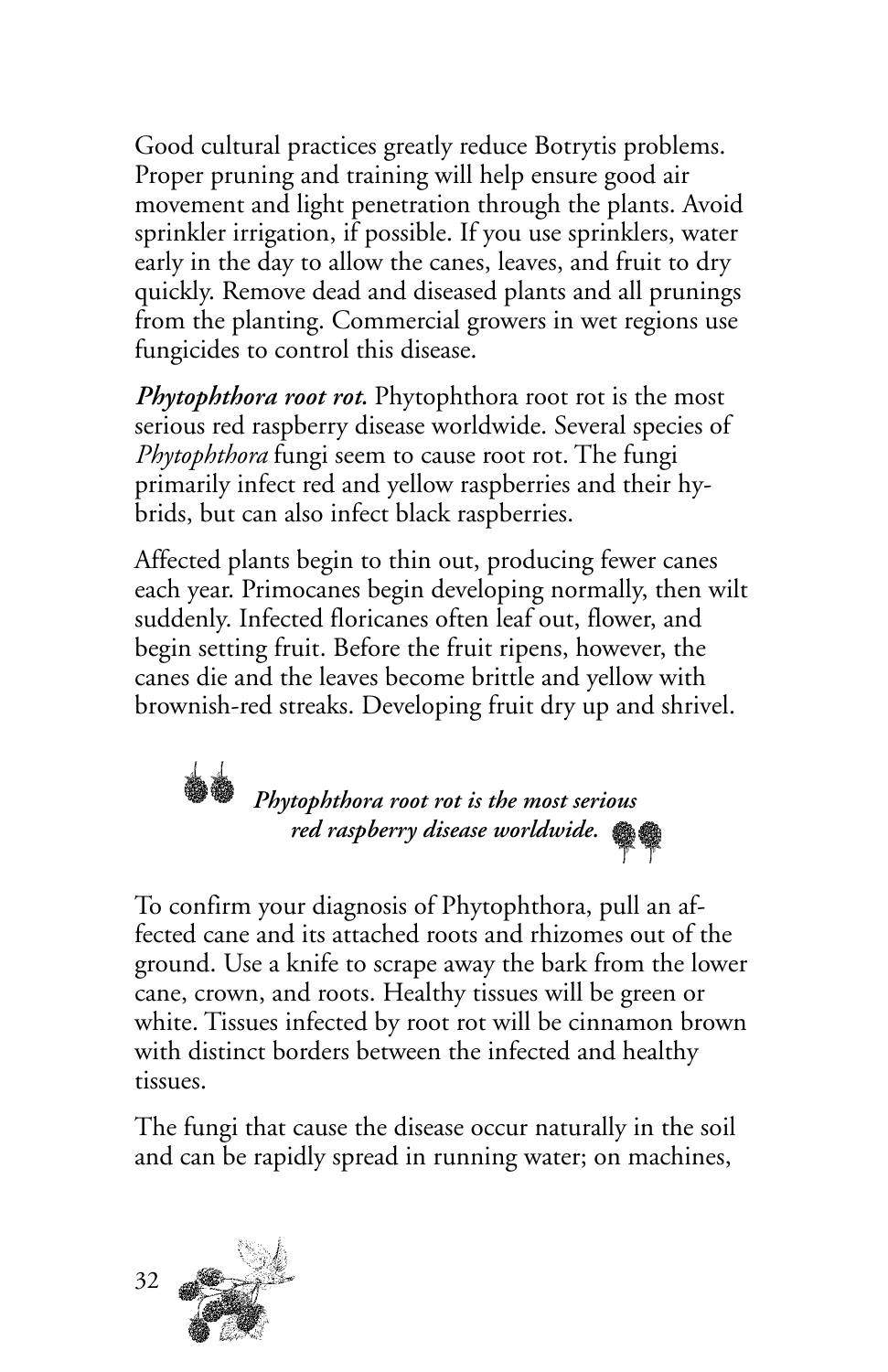tools, and feet; and on infected plants. Spores from the fungi can live in the soil for many years.

Naturally wet or overirrigated soils greatly increase the occurrence and severity of root rot. Likewise certain cultivars are especially susceptible to root rot. The most important steps in avoiding root rot are to plant on well-drained soils and select rot-resistant cultivars (table 1). Whenever possible, plant red raspberries on raised beds or ridges 6 to 12 inches high and 2 to 3 feet wide. Fungicides are available that can control root rot in affected plantings. The fungicides, however, are quite expensive and less effective in controlling the disease than using raised beds and resistant cultivars.

*Spur blight.* This fungal disease attacks blackberries and raspberries. Red raspberries are most seriously affected. Severe outbreaks usually occur only in poorly managed beds or fields that are overrun with weeds or are overfertilized.

Symptoms begin as wedge-shaped, dark lesions on the tips and margins of primocane leaves. Before the infected leaves fall, the fungus invades the stems and buds at the bases of the leaves. Purplish-brown lesions then develop around the infected buds. On floricanes, infected buds produce poorly developed laterals and leaves or do not produce them at all.

Several raspberry cultivars are reportedly resistant to spur blight (table 1). The best way to control the disease is to maintain a well-managed planting. Keep berry rows pruned and open to allow light and air exposure. Control weeds. Avoid sprinkler irrigation. Apply a lime-sulfur spray in the spring as the buds are swelling. Other fungicides also control spur blight.

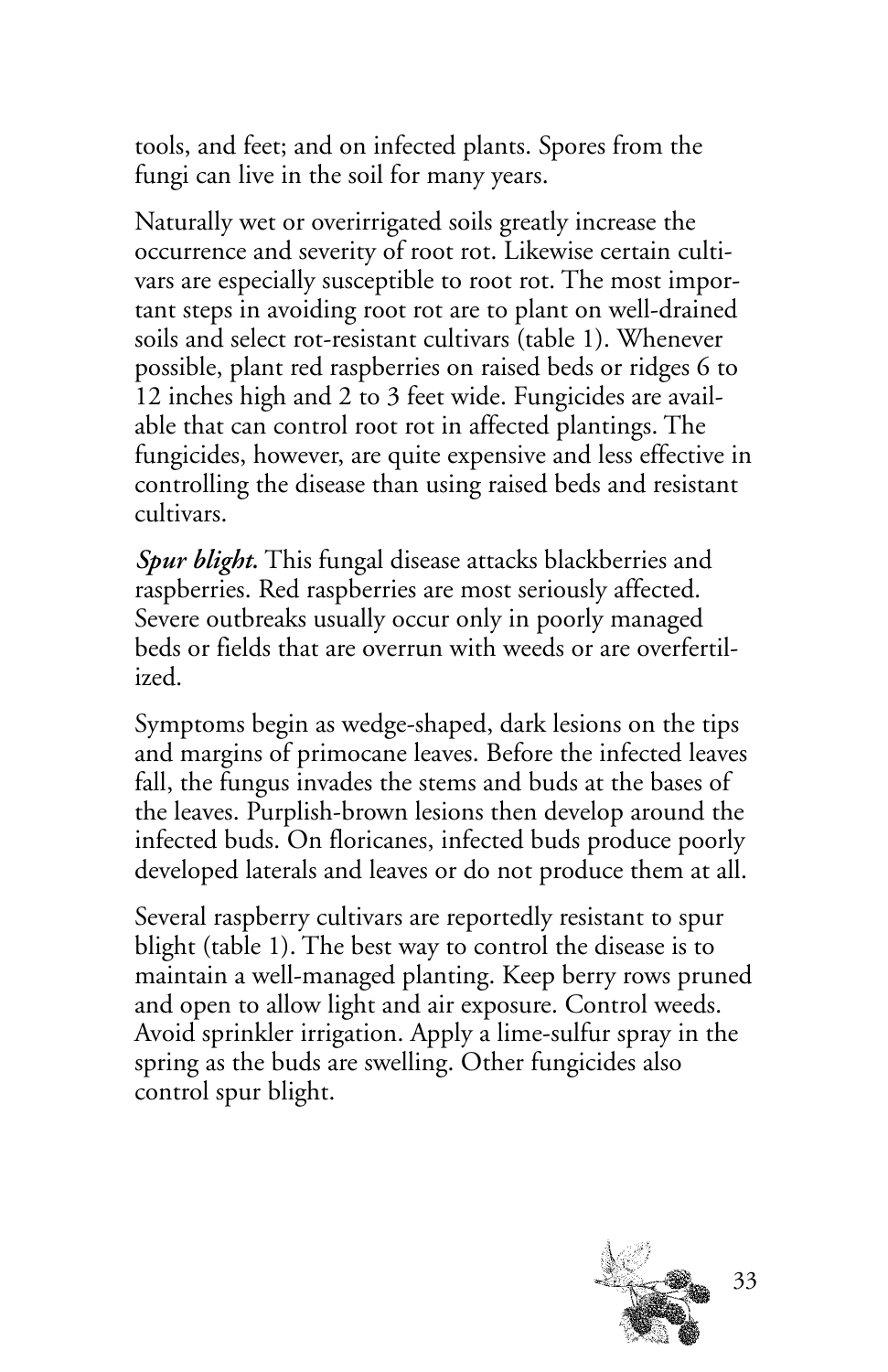*Viruses.* Raspberries and blackberries are susceptible to several virus and virus-like diseases. Blackberries usually tolerate virus infections better than other brambles. Infected raspberries gradually decline and can eventually die. Viruses often kill or seriously damage black raspberries.

Symptoms include shrunken, deformed leaves that may be a mottled green or have distinct yellow patches or patterns.

Viruses can be spread by infected planting stock, on pruning tools, by nematodes, and by aphids.

There are no treatments for virus-infected plants. If you suspect that a raspberry or blackberry is infected with a virus, pull the plant out and burn it or dispose of it.

Buy plants certified virus indexed. Eliminate all wild and virus-infected domestic raspberries and blackberries within 300 feet of your planting site. Control aphids from spring through fall using insecticidal soap or other registered pesticides.

*There are no treatments for virus-infected plants. If you suspect that a raspberry or blackberry is infected with a virus, pull the plant out and burn it or dispose of it.*

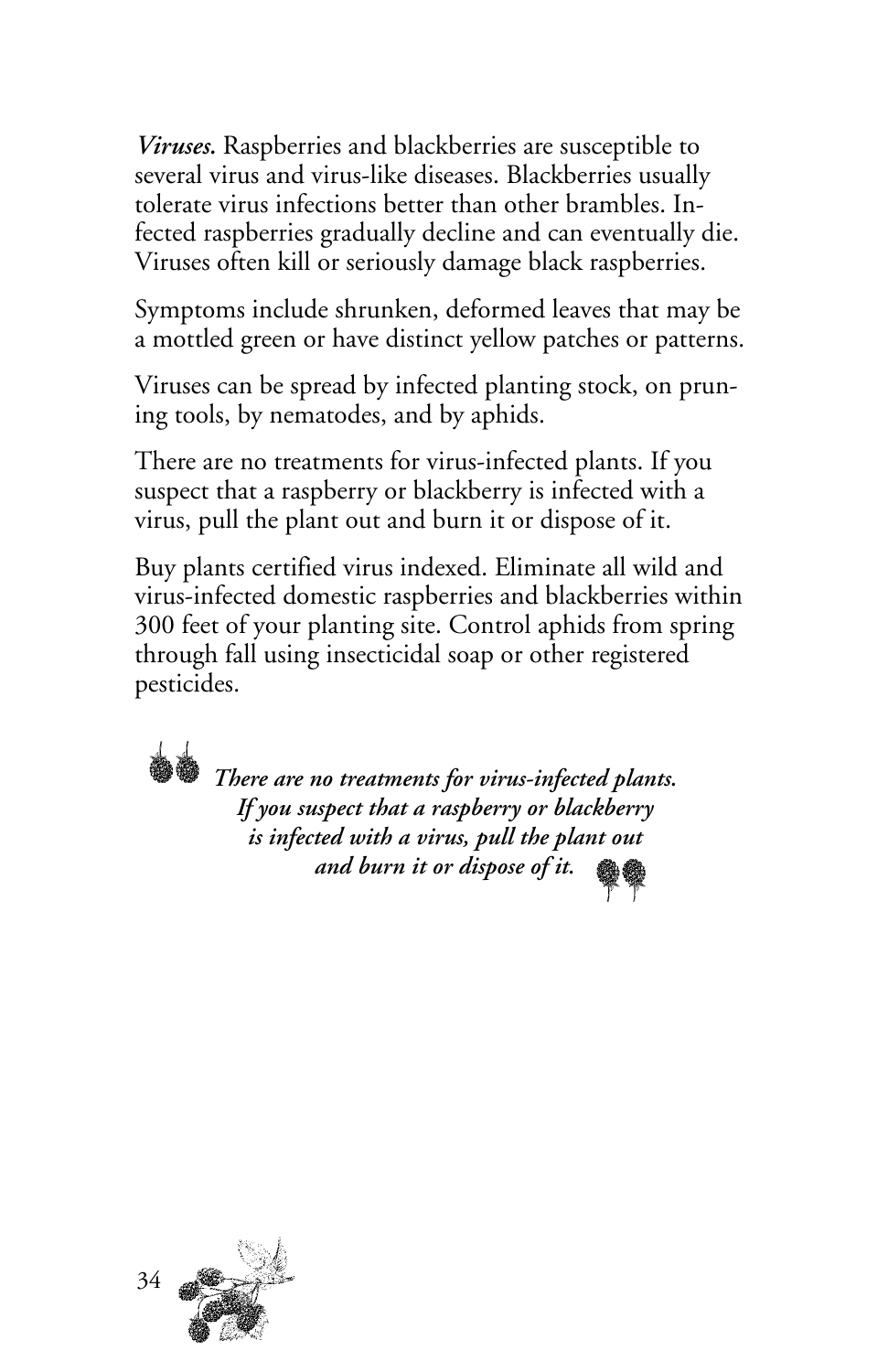## *Gardening publications from the University of Idaho*

| Specialty Farming in Idaho: Is It for Me? (EXT 743)  \$1.00                              |
|------------------------------------------------------------------------------------------|
| Specialty Farming in Idaho: Selecting a Site (EXT 744)  \$1.00                           |
| Berry Varieties for Idaho (EXT 739)  \$2.00                                              |
| Insects and Mites Destructive to Berries (CIS 628)  50¢                                  |
| Diseases of Raspberries in Idaho (CIS 789)  35¢                                          |
| Raspberry Production: Overview (CIS 960)  50¢                                            |
| Raspberries: 1991 Production Costs in Northern Idaho                                     |
| Growing Strawberries in the Inland Northwest<br>and Intermountain West (BUL 810)  \$2.50 |
| Growing Blueberries in the Inland Northwest<br>and Intermountain West (BUL 815)  \$2.50  |

You can order these publications from the University of Idaho Cooperative Extension System office in your county or directly from

| <b>Agricultural Publications</b> | phone: (208) 885-7982            |
|----------------------------------|----------------------------------|
| University of Idaho              | $\hat{f}_{ax}: (208) 885 - 4648$ |
| Moscow, ID 83844-2240            | email: cking@uidaho.edu          |

Please include 50¢ postage for the first publication and 25¢ for each additional publication. Idaho residents add 5% sales tax.

> **For other University of Idaho publications, check the Resources for Idaho web site at http://info.ag.uidaho.edu**